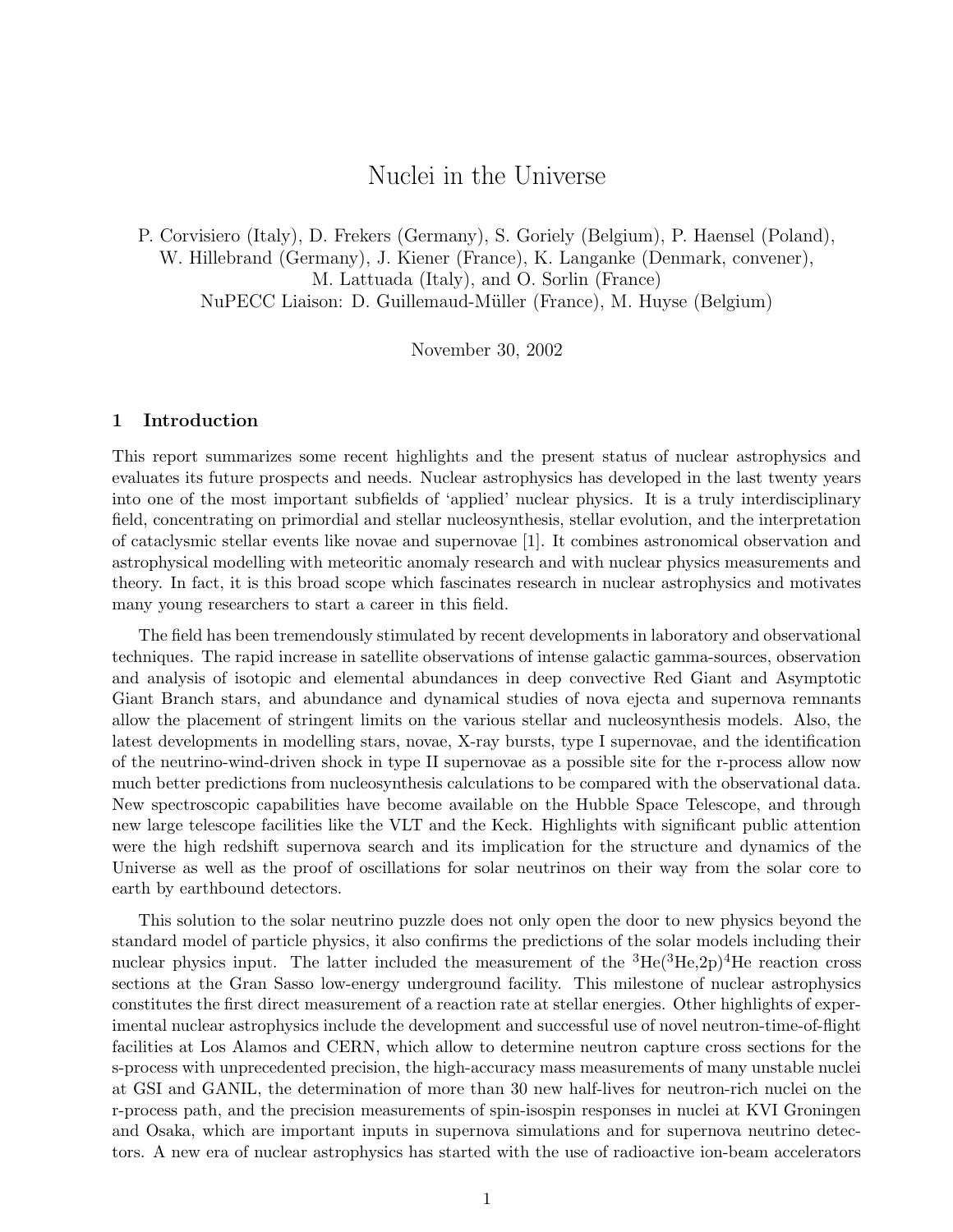dedicated to the measurement of astrophysically relevant nuclear reactions involving short-lived nuclides. After the pioneering work in Louvain-la-Neuve, new facilities are now operational at TRIUMF, Vancouver, Spiral/GANIL and at Rex-Isolde/CERN. They will allow to determine some of the most important reaction rates for the nuclear networks in novae and X-ray bursters. The next generation of radioactive ion-beam facilities, planned and proposed in Europe (GSI and EURISOL), in Japan and in the USA, will then allow to produce and experiment with most of the astrophysically important short-lived nuclides, promising to remove the most crucial ambiguities in nuclear astrophysics arising from nuclear physics input.

In many of the astrophysical models, nuclear theory has to bridge the gap between experimental data and astrophysical applications. Here, we clearly stand at the eve of a new era as the required step can now be taken on the basis of first-principle theoretical models rather than by empirical parametrization of the data. This should reduce the uncertainties connected with the extrapolations into yet unexplored parts of the nuclear chart in the near future, thus going timely hand-in-hand with the experimental developments.

Nuclear astrophysics has benefitted enormously from the progress in astronomical observation, astrophysical modelling and nuclear physics. But many fundamental open questions remain. Given the unique interdisciplinary nature of the field, a global understanding can only be achieved by combined and coordinated efforts in the three subfields. Clearly, nuclear physics plays a central role in this endeavour.

It is the aim of this manuscript to identify the needs and prospects of experimental and theoretical nuclear astrophysics for the next 5 years. To underline the interdisciplinary character and the supplementing role of astrophysics and nuclear physics we first identify current and future developments of astrophysical observation and modelling, which will stimulate the nuclear physics program, but also benefit from it. This program is then individually described in the major subfields of nuclear astrophysics and the future prospectives and needs are derived.

# 2 Stellar physics and nuclear astrophysics

# 2.1 Stellar physics

Over the last decades, stellar physics has evolved into a field of research that uses high-precision data obtained by new generations of ground-based and space telescopes in all wavelength bands (Fig. 1). Another basic ingredient is provided by nuclear data and detailed numerical models to study fundamental physics problems under conditions not reachable in laboratory experiments. These include the properties of neutrinos, the origin and abundances of the chemical elements, and the evolution of galaxies and of the Universe as a whole.

Structure and evolution of stars. Stars are an important component of the Universe and a major source of information about its structure and history. Recent activities mainly in the USA, Japan, and Europe have focussed on the evolution of low- and intermediate-mass stars and on massive stars. Here, in particular, due to much improved telescopes and their instrumentation, stellar properties can be measured with ever increasing precision. These advances are accompanied and completed by realistic stellar models.

One example is the highly accurate solar model produced independently by several groups. Helioseismology allows to measure the sound velocity as a function of radial position, and thus the temperature and density, to better than 1% through most of the sun's interior. The new "Standard Solar Model", constructed on the basis of standard physics input (equation of state, nuclear reactions and initial composition, opacities, mixing-length theory of convection, etc.), reproduces the results of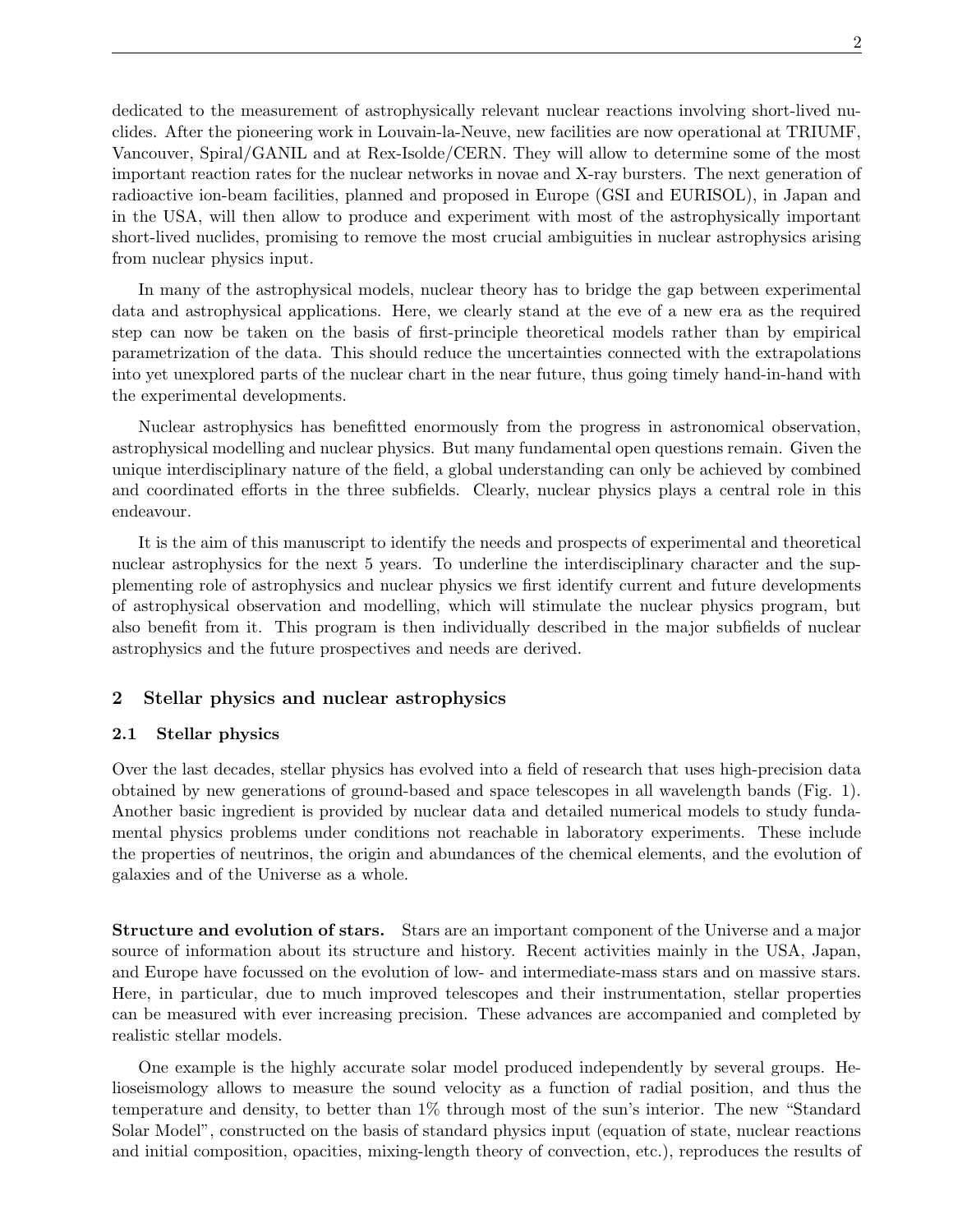

Figure 1: The ESO Very Large Telescope (VLT), installed at the Paranal Observatory in northern Chile, is Europe's flagship astronomical project for the early 21st century. It consists of four Unit Telescopes (UT1 - 4), each of which is equipped with an 8.2-m monolithic Zerodur mirror. Some of the main scientific tasks of the VLT are vested in the VLT Interferometer (VLTI) which, in addition to the UTs, also includes a number of smaller movable telescopes which can be placed at various positions on the observatory platform in order to form different interferometric configurations.

helioseismology extremely well, leaving little room for changes. In fact, modifications of the physics input, including nuclear reactions, must leave this agreement untouched in order to be acceptable. Therefore, the sun has become a "laboratory for fundamental physics". The recent confirmation of neutrino flavour oscillations by the Sudbury Neutrino Observatory SNO [2], making use of the sun as a well-calibrated neutrino source, is a major break-through in our basic understanding of neutrino physics.

A second example concerns the evolution of low-mass globular cluster stars [3]. Originally, the ages of globular clusters were derived from purely theoretical reasoning. This led to the so-called "age-problem", which seemed to suggest that these stars be older than the Universe. Improved stellar models, however, have now demonstrated that these objects are younger than commonly believed. This is in agreement with the HIPPARCOS parallax observations which have confirmed that globular clusters do indeed have ages of 14 Gyr or less, in agreement with expectations from cosmology.

EDDINGTON, an ESA mission to be launched in 2007, will allow to extend high precision stellar oscillation measurements to many stars in our cosmic neighborhood and to put the theory of stellar structure and evolution on a much improved empirical basis. New astrometry satellites such as DIVA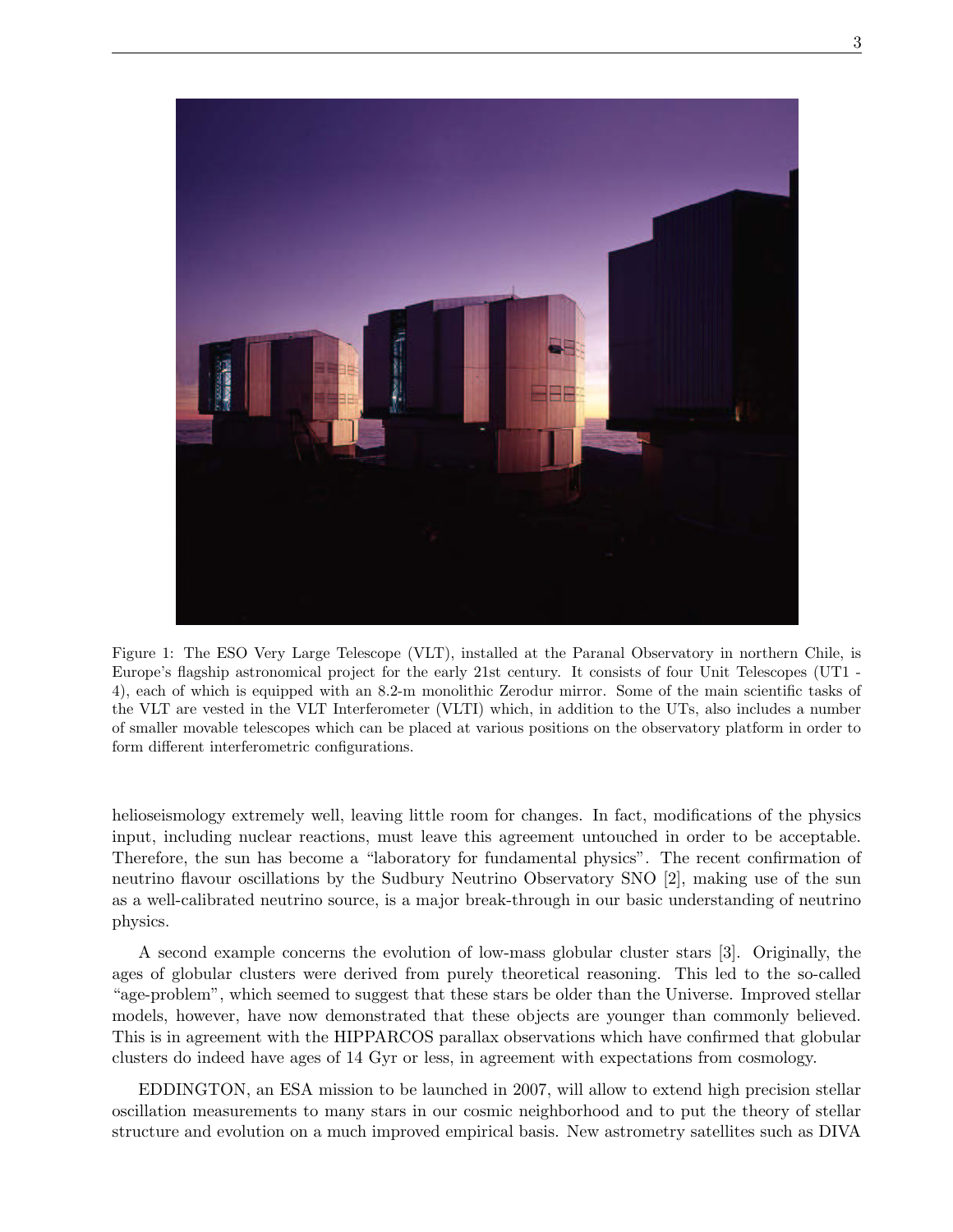and GAIA will supply information about stellar positions and velocities that reach far beyond what HIPPARCOS could do.

Some of the nuclear reaction rates needed for the stellar models still carry significant uncertainties which certainly should be removed in the future. Possible consequences for stellar models and evolution have then to be investigated.

Nuclear abundances in stars. With the ever increasing quality of stellar atmosphere models and the use of new telescopes and spectrographs, detailed abundance determinations in individual stars have become an important constrain in nuclear astrophysics.

An outstanding example are the elemental (and some times even isotopic) abundances observed in many (ultra-) metal-poor giant stars [4]. Here one avoids the complicated problem of chemical evolution and infers constrains on nucleosynthesis sites from the observed abundances in very old stars since their abundances have been polluted by only one or at most a few supernovae. Because of their low heavy element content, in particular iron, it is relatively easy to detect un-blended spectral lines of elements with mass-numbers exceeding even 50 in those stars.

It has been found that a certain class of very metal-poor stars with iron abundances of only about  $10^{-3}$  of the sun contains no s-process material, but the r-process nuclei are sometimes over-abundant in these stars by up to a factor of 50 (relative to iron). Even more surprising, in all these cases the heavy r-process nuclei with  $A > 130$  follow almost exactly the solar system pattern. On the other hand, the overall elemental abundances in these stars appear to be non-solar, even for the main components such as the CNO-group and  $\alpha$ -capture elements.

These findings leave us with a puzzle: How can it be that old stars which formed in completely different parts of our Galaxy and received heavy r-process nuclei from at most a few different (nearby) supernovae have exactly the same r-process abundances which, moreover, resemble those of the much younger sun? One possible explanation seems to be that the heavy r-process is robust and produces always the same abundances, independent of the astrophysical conditions being only governed by nuclear physics, a very unexpected conclusion!

Stellar diagnostics and extragalactic stellar astronomy In the current era of 8 and 10 meterclass telescopes, it has become possible to apply precise stellar diagnostics also to external galaxies. Recently, the basic diagnostic techniques to analyze the spectra of luminous blue supergiants and other hot stars have been developed. They establish new tools to study the chemical evolution of galaxies and, in addition, provide promising new extragalactic distance indicators. Similarly, Planetary Nebulae can now be used as distance indicators and to investigate the structure of galaxies, or to determine the mass-to-light ratios and dark matter content in the outskirts of galaxies [5].

In the coming years, high-resolution spectroscopy and imaging photometry by space-based telescopes will expand the astronomical data base even further in all wavelength bands. ESA's infrared satellite HERSCHEL has the potential of discovering the earliest epoch of proto-galaxies. Its main science objectives emphasize the formation of stars and galaxies, and the interrelation between them, but also include the physics of the interstellar medium and astrochemistry. NGST, the follow-up mission of HUBBLE, is planned for launch in 2009. It will shed light on the "Dark Ages of the Universe" by observing infrared light from the first generations of stars and galaxies. XMM-Newton, already in orbit, and XEUS, with a possible launch in 2015, will give x-ray data of similar quality.

Again, the basic building blocks for interpreting these data are stars and the gas in between them. These observations will shed light on the evolution of the chemical elements over the past 12 billion years in an unprecedented way, delivering the benchmarks nucleosynthesis models will have to match.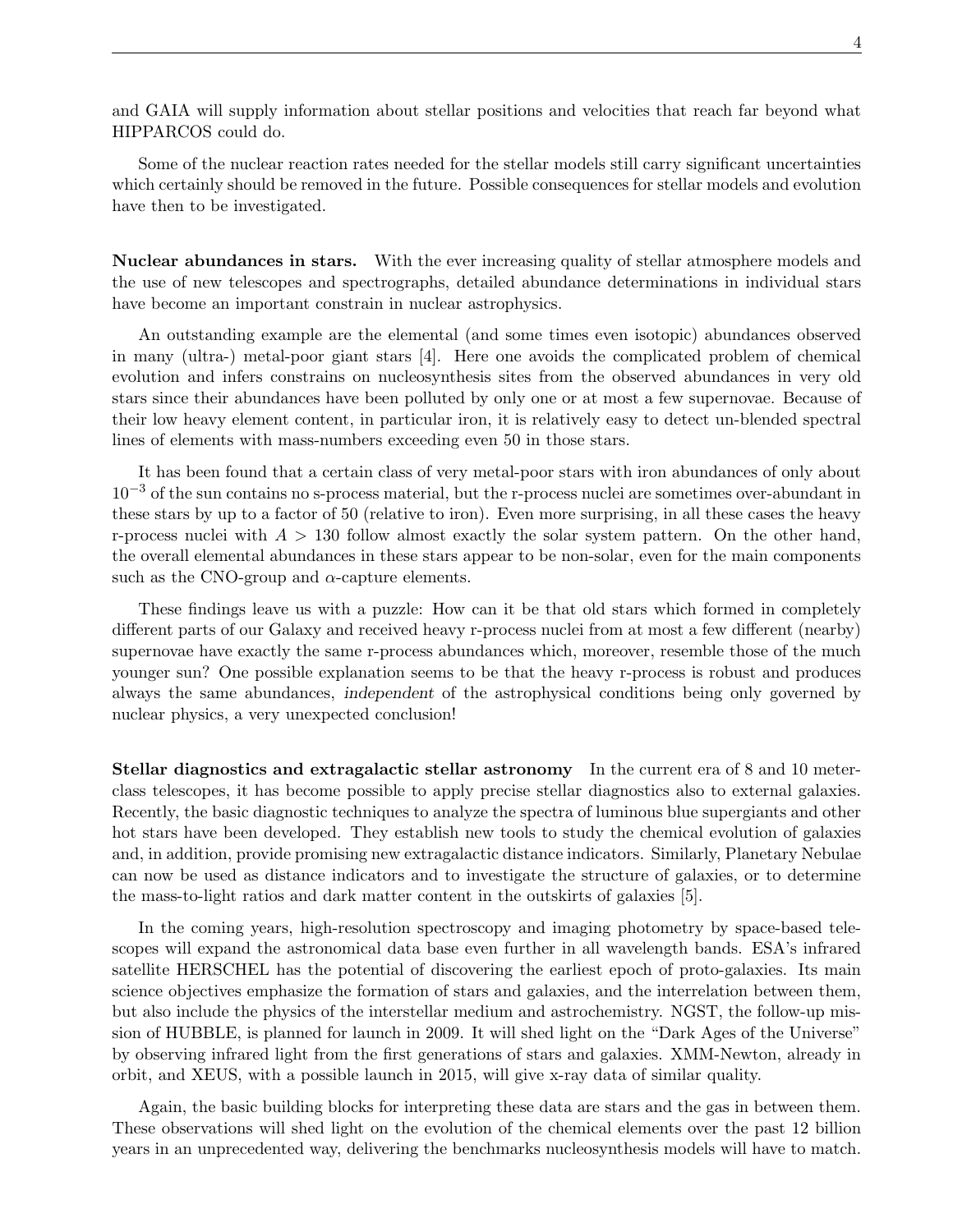### 2.2 Late Stages of Stellar Evolution and Neutrino Astrophysics

For several decades, these branches of astrophysics have been very successful areas of research. Highlights include the construction of realistic models of thermonuclear and core-collapse supernovae, detailed investigations of nuclear burning in exploding stars, and the computation of nuclear abundances of the ejecta, including those of neutron-rich isotopes of the heavy elements produced by the r-process.

This progress was driven by advances in nuclear physics (weak and strong interaction rates, nuclear equation of state, neutrino processes), high performance scientific computing (2- and 3-dimensional hydro- and magneto-hydrodynamics, neutrino and radiation transport) advanced by the development of new numerical tools and the ever increasing power of modern super-computers and, of course, by new observational facts, discovered by large ground-based telescopes and space missions, such as Compton GRO, Chandra and XMM Newton, and the Hubble Space Telescope. A few outstanding examples are reviewed in the following subsections.

Core-collapse supernovae and nucleosynthesis Despite considerable progress, the physics of core-collapse supernovae and their nucleosynthesis remains to be an active field of research in nuclear astrophysics [6]. Still open questions related to the debated explosion mechanism include the interaction cross sections of neutrinos in dense nuclear matter and the necessity to develop new methods to calculate their transport, taking into account nucleon-nucleon correlations and magnetic field effects, for multi-dimensional simulations of the events [7]. The equation of state of very neutron-rich low-entropy nuclear matter up to about five times nuclear saturation density also remains to be an open and important problem. The new discovery of unexpected element and isotopic abundances in very metal-poor stars discussed earlier present yet another puzzle. However, some confirmation of the general picture is supplied by the detection of  $\gamma$ -ray lines of a few radioactive isotopes in supernovae, supernova remnants and the distribution of  $^{26}$ Al in the disk of our Milky Way galaxy (Fig. 2).

Besides the progress that can be expected from advances in computer technology and highperformance scientific computing, and from the new telescopes mentioned previously, the field will also profit from the next generation of  $\gamma$ -ray instruments and in particular INTEGRAL, launched on October 17, 2002. Like laboratory studies of isotopic anomalies in primitive meteorites, they will provide information about in-situ abundances of radioactive isotopes in explosive nucleosynthesis events and, thus, about the physical conditions in their deep interiors. The next generation of gravitational wave experiments either on ground (LIGO II, EURO, VIRGO) or in space (LISA) may allow us to map the dynamics of a star collapsing to a neutron star or a black hole.

 $\gamma$ -ray bursts Neutrinos and dense nuclear matter also play an important role in mergers of two neutron stars and of a neutron star and a black hole. In these events, dense nuclear matter is heated to tens of MeV and most of this energy is emitted in form of weakly interacting particles. It is believed that the annihilation of neutrinos into  $e^+e^-$  pairs may give rise to  $\gamma$ -ray bursts [8] and may explain the "weak" sub-class of the observed bursts. Of course, state-of-the-art simulations of such mergers have to be done in three spatial dimensions with all the relevant micro-physics and General Relativity included. Similarly, the collapse of rotating extremely massive stars to black holes, thought to be the cause of the class of very energetic  $\gamma$ -ray bursts, requires the same kind of micro-physics.

Here a combination of optical observations of  $\gamma$ -ray burst after-glows, carried out by robotic telescopes, X- and  $\gamma$ -ray observations with space-based telescopes, gravitational wave and, possibly, neutrino detections may allow us to understand these most powerful explosions in the Universe.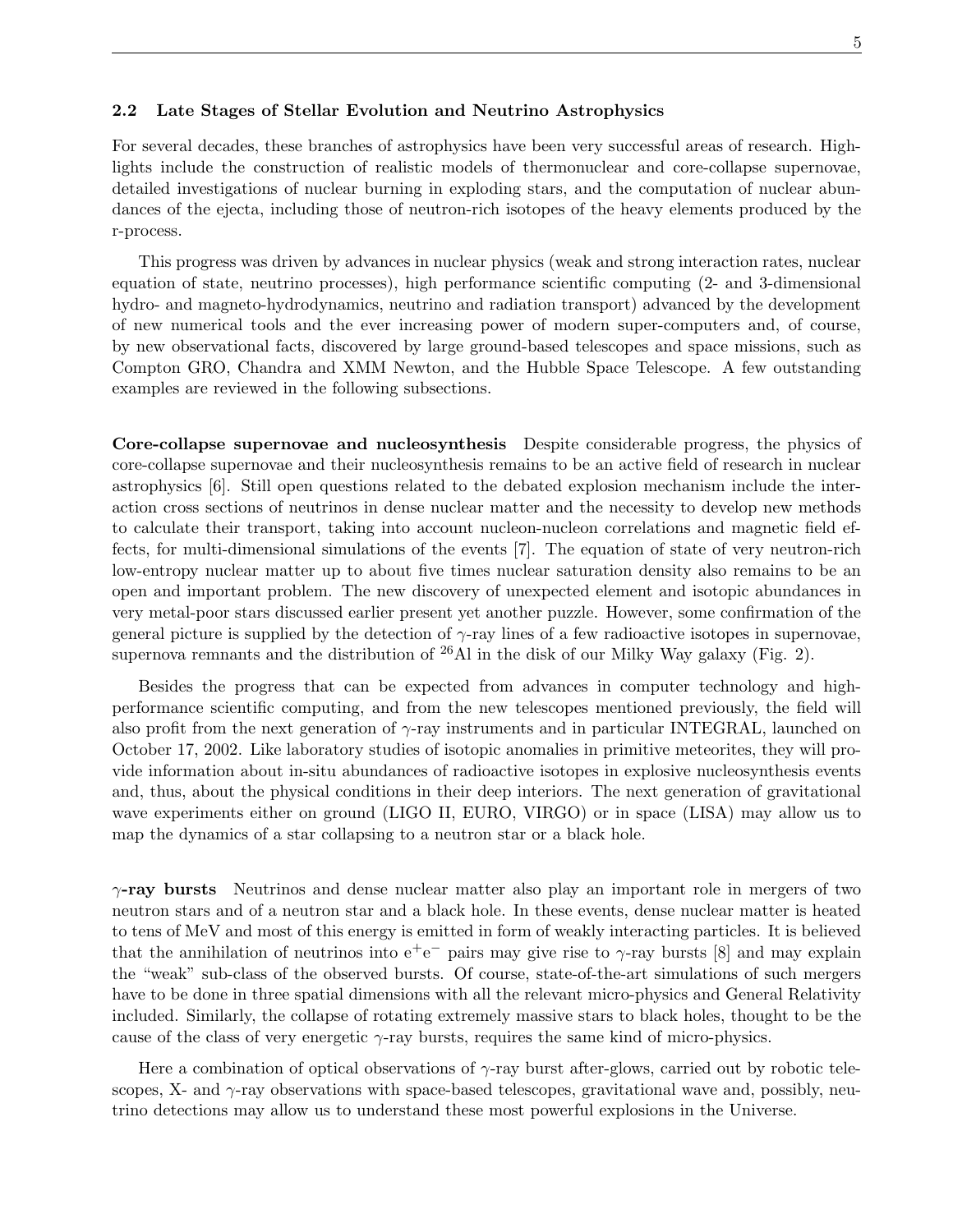

Figure 2: COMPTEL all-sky map of <sup>26</sup>Al activity. The half-life of <sup>26</sup>Al is  $7 \times 10^5$  y. The observation of the characteristic  $\gamma$ -line from the <sup>26</sup>Al decay indicates therefore 'recent' nucleosynthesis activities. Beside an intensive ridge along the inner galaxy, a pronounced emission feature in the Cygnus region and a low intensity ridge reaching out to the Carina-Vela region are detected. Massive stars and their subsequent core-collapse supernovae are the dominant sources of interstellar  $^{26}$ Al. (From Plüschke et al.; preprint astro-ph/0104047)

Thermonuclear flashes and explosions The most interesting applications of explosive thermonuclear burning in binary stars are novae, X-ray bursts, and (type Ia) supernovae. In the case of a nova, the essential question is how turbulent convection interacts with nuclear fusion of hydrogen on the surface of a white dwarf star. In contrast, X-ray bursts are believed to be the outcome of a thermonuclear runaway on the surface of a neutron star. In both cases the fusing matter tends to be proton-rich, many of the nuclei involved are unstable, and their reaction rates, which drive the burning, are not or only poorly known. The combined efforts of new X-ray telescopes in orbit, future radioactive ion-beam facilities, which will allow to determine reliable reaction rates of short-lived proton-rich nuclei, and improved numerical models certainly will lead to major break-throughs.

For type Ia supernovae, the main question is how a thermonuclear burning front, which fuses carbon and oxygen mostly into <sup>56</sup>Ni, propagates in the degenerate matter of a massive white dwarf [9]. Since the flame front is very narrow (only a fraction of a millimeter thick), the physical problem is very similar to that in combustion engines. As far as nuclear reactions are concerned, type Ia supernovae are fairly well understood, with the exception of certain weak rates which, however, have little impact on the explosion physics, but affect the elemental abundances of the ejecta.

However, these supernovae have attracted considerable interest since they are thought to be good tools to measure cosmological parameters such as the expansion rate and the deceleration/acceleration of the Universe. Observations of this particular class of supernovae at high redshift seem to indicate that the expansion of the Universe is accelerating, possibly due to a positive cosmological constant or a new form of "dark" energy (Fig. 3). But currently, our understanding of the supernova physics is the major systematic uncertainty of this result. Only once we understand the physics of the explosions will we be able to assess whether supernovae can reliably be used as distance indicators, and whether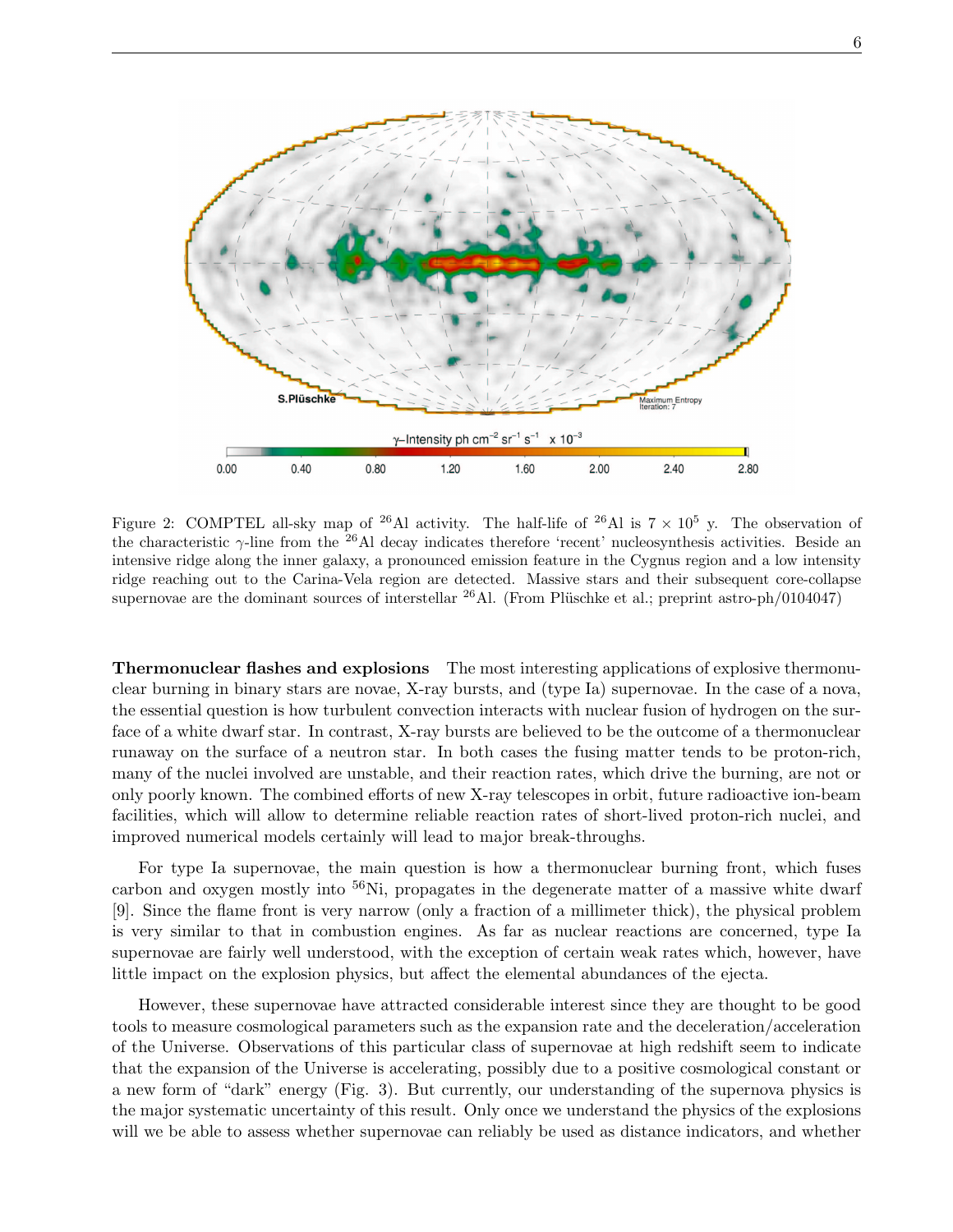

Figure 3: Constrains for the matter density  $\Omega_m$  and the cosmological constant  $\Omega_{\Lambda}$  of the Universe from the combined BOOMERANG and MAXIMA-I anisotropy measurements of the Cosmic Microwave Background (in blue) and from the observations of high-redshift supernovae. A consistent solution is obtained for a universe consisting of less than 30% of dark matter, between 60 and 70% dark energy, and 3 to 4% baryons only. (From Jaffe et al., Phys.Rev.Lett. 86 (2001) 3475-3479)

we have to search for new physics beyond the standard models of particle physics and cosmology.

Neutron stars Neutron stars are unique "cosmic laboratories" in which our theories of dense nuclear matter at densities exceeding  $10^{15}$  g/cm<sup>3</sup> are used to construct stellar models and can then be confronted with astronomical observations. Observations by radio telescopes led to discovery of 1400 radio pulsars, which are rotating magnetized neutron stars. Hundreds of neutron stars are observed as compact X-ray and gamma-ray sources (X-ray pulsars, X-ray bursters, soft gamma repeaters etc.). Recently launched X-ray and gamma-ray observatories, such as RXTE-Rossi, AXAF-Chandra, and XMM-Newton have led to many remarkable discoveries: the kHz oscillations in low-mass X-ray binaries, numerous neutron stars in the type II supernova remnants, precise spectra of the surface radiation of solitary and binary neutron stars, and bursting millisecond pulsars. The number of observed neutron stars doubled in the last 5 years, and will soon reach two thousand. Still, this is a tiny fraction of the 10<sup>8</sup> neutron stars expected to exist in our Galaxy.

Precise mass determinations of neutron stars in binary systems are known since several years, the most famous being the Hulse-Taylor binary pulsar PSR 1913+16, for which the masses of both neutron stars are known to better than a few %. However, recent studies of the spectral and temporal properties of X-ray bursts observed from objects such as Cygnus X-2 with RXTE-Rossi allow for the first time to obtain also a reliable determination of the mass-radius relation of neutron stars. Similarly, masses and radii of nearby isolated X-ray sources such as RX J185635-3754 can be determined from their multi-wavelength spectral energy distribution. Finally, the near-constancy of the highest observed frequencies of the quasi-periodic oscillations of low-mass X-ray binaries, interpreted as being due to the orbital frequency of a marginally stable orbit, gives strong constrains on both masses and radii of their compact companions. All these observations and their interpretation will put our knowledge of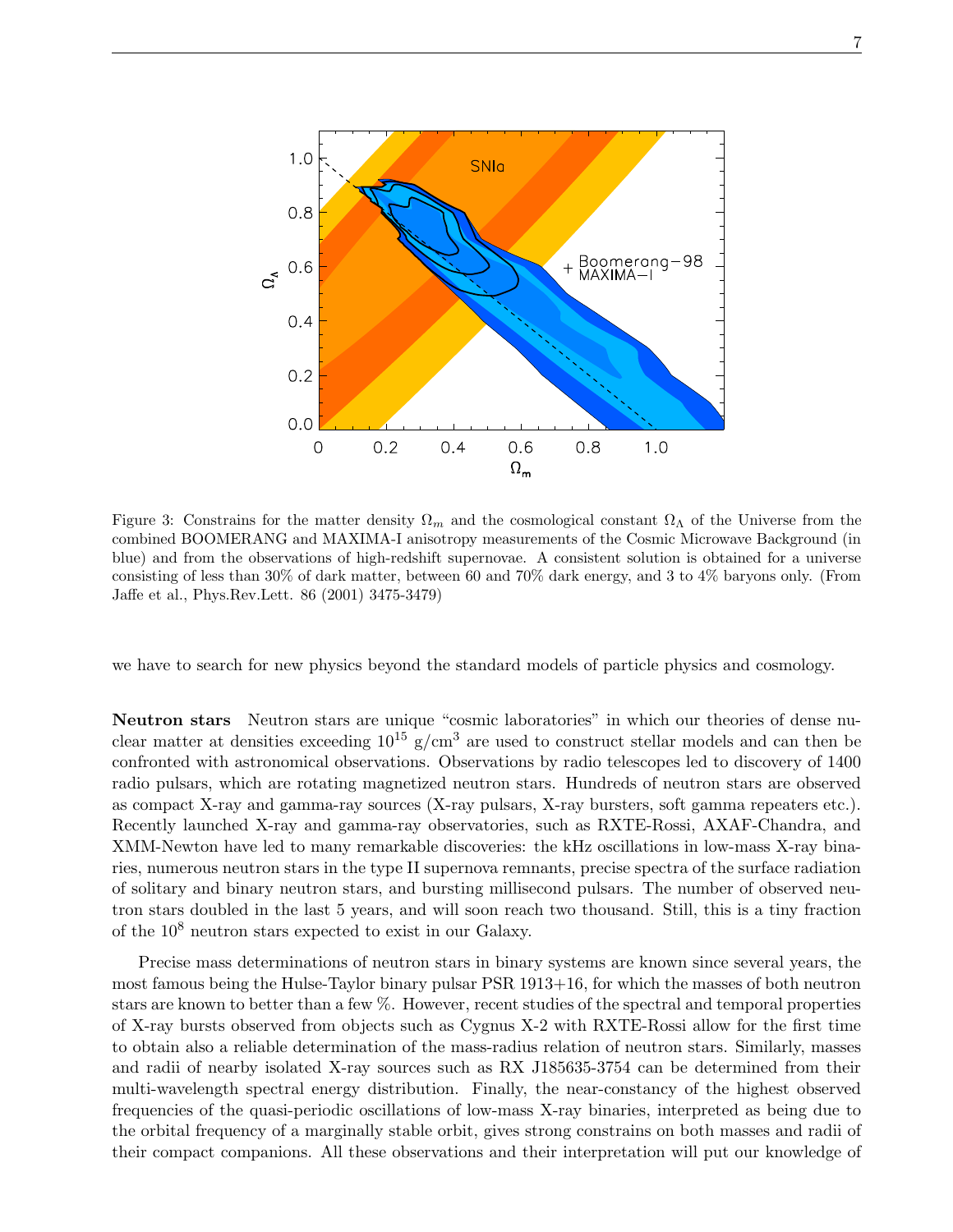the properties of neutron stars on a firm empirical basis.

Nuclear physics should try to explain the observed properties of neutron stars: this is our challenge. On the other hand, observations of neutron stars can be used to test and to constrain nuclear theory under extreme astrophysical conditions, which are far from the laboratory ones: these are our chances.

# 3 Hydrostatic burning

#### 3.1 Nuclear processes during hydrostatic burning

Stars generate the energy, which allows them to stabilize and shine over lifetimes from millions to billions of years, by nuclear reactions in their interior. Simultaneously, the network of nuclear reactions operating in the hot, dense stellar interior is believed to be the source of nuclides of mass  $A \geq 12$ . The fate and evolution of stars depend strongly on their mass at birth. Stars with masses less than  $\sim 8M_{\odot}$ reach temperature and densities in the center which only suffice to ignite the first two hydrostatic burning stages, hydrogen and helium burning. Mainly because of their enormously shorter lifetimes, massive stars (with masses exceeding about 13  $M_{\odot}$ ) were, and are still, the most efficient breeders of the heaviest elements. After helium burning, these stars go through periods of carbon, neon, oxygen, and silicon burning in their central core, before the procession of nuclear core burning stages ceases, resulting in the collapse of the stellar core and the explosion of the star as a Type II supernova.

Obviously, the star for which the best and most detailed data exist is our sun. Thus, it is natural that our general understanding of stellar structure and evolution be checked in detail against solar observations. Historically an outstanding role has been played by the detection of the neutrinos, which are generated by the various hydrogen burning chains operating in the sun's interior, and the quest to understand why the observed flux of solar neutrinos is less than predicted by the standard solar model. The solution to this famous solar neutrino puzzle was delivered by the Sudbury Neutrino Observatory (SNO) which experimentally proved the existence of oscillations for solar neutrinos [2]. Furthermore, the SNO measurements, together with the high-precision helioseismology data, confirm the predictions of the solar models and their nuclear physics inputs. This, however, does not mean that more precise determinations of the solar nuclear reaction rates are no longer needed. On the contrary, the aim is now to turn the sun into a calibrated neutrino source which allows us to convert the measured solar neutrino event rates into information about neutrino masses and mixing parameters. This requires an even more precise knowledge of the various nuclear reaction rates in the sun!

The determination of stellar fusion rates in terresterial laboratories is strongly hampered by the fact that stars, including our sun, burn their nuclear fuel at such low energies that the cross sections, due to the Coulomb repulsion of the two colliding nuclei, are extremely small. To measure such cross sections requires accelerators with very high intensities and a very efficient background suppression. Despite enormous experimental efforts in the last decades, a direct measurement of stellar cross sections has been nearly impossible, and data, obtained at higher energies than those needed in stars, have to be extrapolated down to the stellar energy range. Such a procedure can obviously have considerable uncertainties. To reduce these uncertainties or to circumvent the notorious extrapolation procedure at all, considerable efforts have been spent in recent years to push the experimental limits to lower and lower energies and, simultaneously, to develop new indirect approaches to determine the required rates at stellar energies.

The underground LUNA laboratory at the Gran Sasso is an extremely background free facility dedicated to the measurement of astrophysically important low-energy nuclear cross sections. As a milestone, it has been possible at LUNA [10] with the original 50 kV accelerator to directly determine the rates of the <sup>3</sup>He(<sup>3</sup>He,2p)<sup>4</sup>He and d(p, $\gamma$ )<sup>3</sup>He reactions at those energies at which these reactions operate in the core of the sun (Fig. 4). Following the recommendations of the last NuPECC report,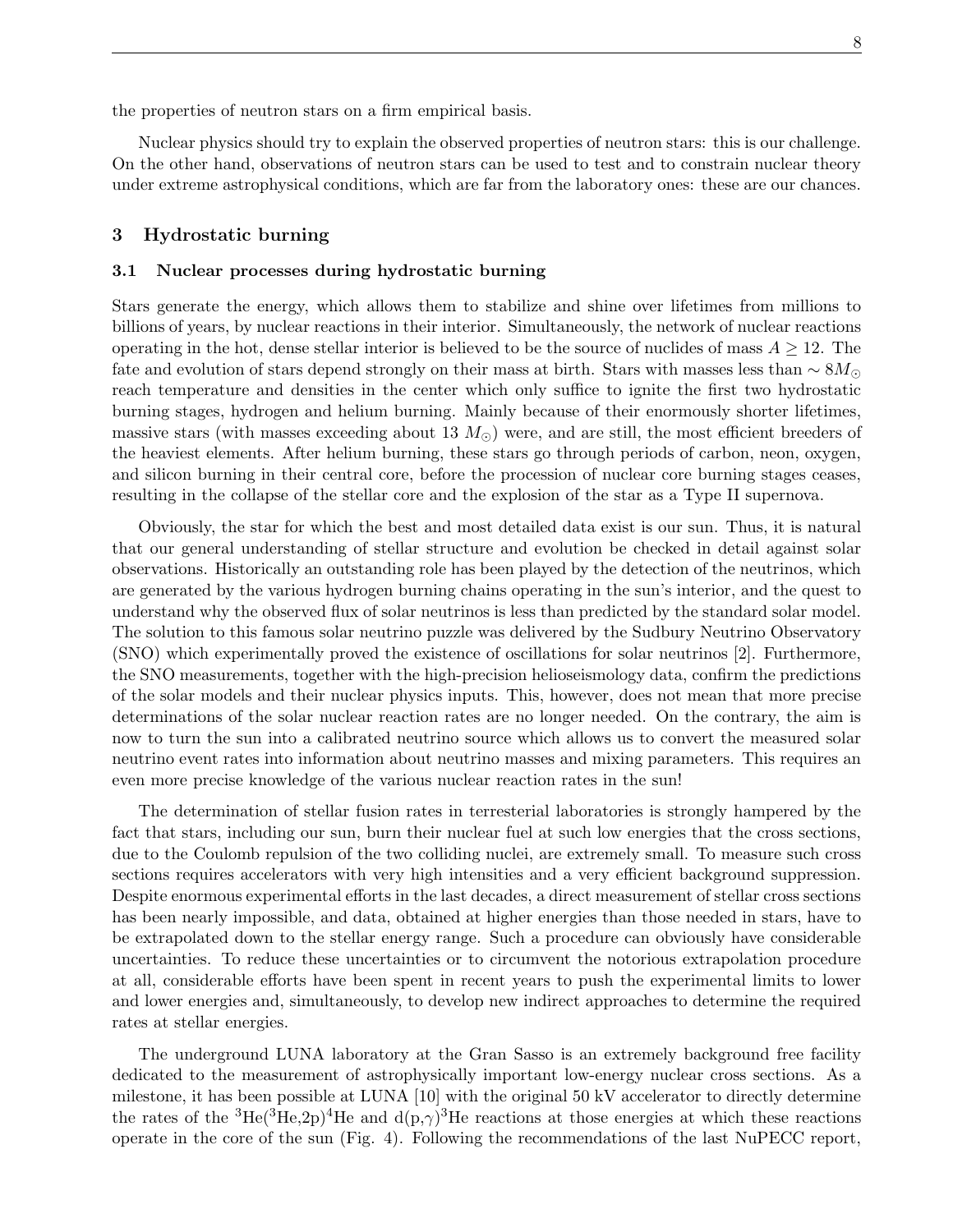

Figure 4: Reaction cross sections, expressed in terms of the astrophysical S-factor, for the  ${}^{3}He({}^{3}He,2p){}^{4}He$  and  $d(p,\gamma)^3$ He reactions. It has been possible at the underground laboratory LUNA to directly measure these cross sections at solar energies (solar Gamow peak).

a new 400 kV accelerator, which will be dedicated solely to the study of astrophysically important fusion reactions, has recently been installed. This machine is presently used for the measurement of the <sup>14</sup>N(p, $\gamma$ )<sup>15</sup>O cross section, which is important for the knowledge of the neutrino flux generated by the solar CNO cycle. Direct measurements of total cross sections at energies down to 70-80 keV will soon be possible.

LUNA will determine the fusion rates of other key-reactions in quiescent stellar burning with significantly improved precision. A prominent example is the  ${}^{3}He({}^{4}He,\gamma){}^{7}Be$  reaction rate which is directly proportional to the flux of the high-energy <sup>8</sup>B neutrinos from the sun and hence is essential for the analysis of the observed solar neutrino fluxes in terms of neutrino masses and mixing parameters. Detailed studies of many reactions of the NeNa and MgAl cycles, which operate during hydrogen burning in stars more massive than the sun, should be performed. In particular, a precision measurement of the <sup>25</sup>Mg(p, $\gamma$ )<sup>26</sup>Al cross section can contribute to the solution of the astrophysical origin of <sup>26</sup>Al. In the future, the installation of a high-current 5-MeV accelerator in the LUNA laboratory is desired. Among other important reactions, such a machine would allow the precision measurement of the rates for the <sup>13</sup>C( $\alpha$ ,n)<sup>16</sup>O and <sup>12</sup>C( $\alpha$ , $\gamma$ )<sup>16</sup>O reactions, where the first is important for studies of s-process nucleosynthesis.

The fusion of <sup>4</sup>He and <sup>12</sup>C nuclei to <sup>16</sup>O is the most important nuclear reaction in the development of massive stars. It occurs during the helium burning stage of Red Giant stars and its reaction rate decisively influences the subsequent stellar evolution, including the core collapse and the supernova explosion. Furthermore, this rate determines the abundances of the two brickstones of life, carbon and oxygen, in the Universe. Despite enormous efforts and significant progress made in several laboratories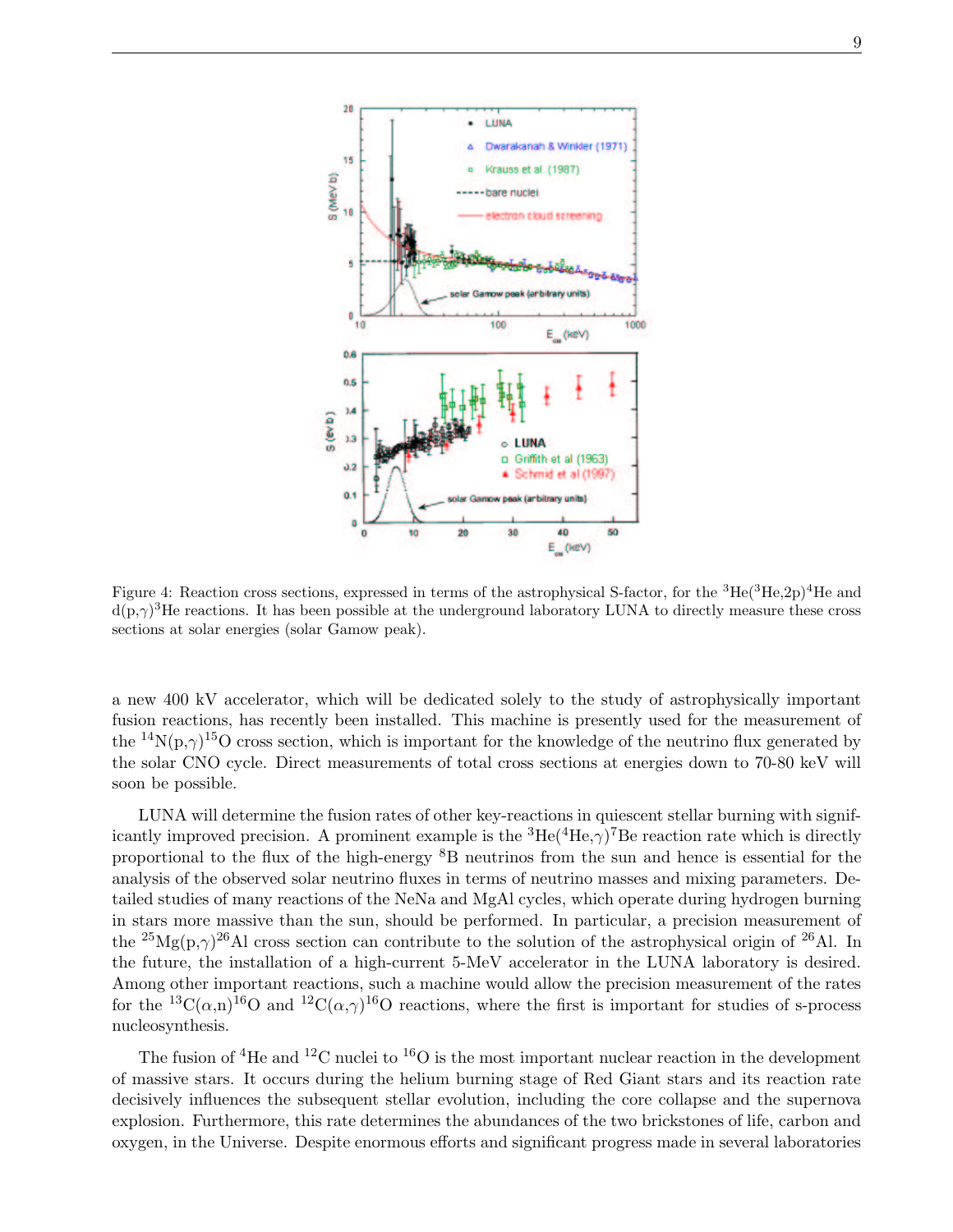around the world in measuring the relevant low-energy elastic and capture cross sections, the stellar <sup>12</sup>C( $(\alpha, \gamma)$ <sup>16</sup>O rate is still not known with the required accuracy of  $\approx 20\%$ . Further improved measurements are needed. Besides direct measurements with a future 5-MeV accelerator at LUNA down to energies of about 500 keV (which is still higher than the energy of 300 keV, at which this reaction burns most effectively in Red Giants), crucial information to reduce the uncertainty in the rates can come from measurements in inverse kinematics or via indirect techniques like Coulomb dissociation or using high-intensity photon sources.

The determination of low-energy cross sections from the observed reaction yield requires a precise knowledge of the effective beam energy. Energy loss effects in the target as well as screening effects of the target and projectile electrons (see below) on the reaction cross section have to be well under control. This is particularly important as such effects, if inaccurately corrected, will be amplified in the required extrapolation of the data to stellar energies. Recently, unexplained effects have been reported in the low-energy measurements of stopping powers and electron screening. It is important that these effects are confirmed and understood, requiring for example precision measurements of stopping powers at energies below the Bragg peak.

In recent years several indirect methods, which can avoid some of the apparent difficulties encountered in the direct approaches to determine astrophysically important low-energy cross sections, have been proposed and developed. In the Coulomb dissociation method, which can be viewed as the inverse of a capture reaction, a nucleus is dissociated by the virtual photons created in the strong Coulomb field of a heavy nucleus. Supplemented by considerable theoretical progress in modelling the 3-body process, Coulomb dissociation experiments have contributed to reduce the uncertainty in the solar <sup>7</sup>Be(p, $\gamma$ )<sup>8</sup>B fusion rate. Although this method can only provide partial information about the capture process; i.e. it can only determine the radiative capture cross section to the ground state of the compound nucleus, there are several astrophysically interesting reactions where this technique can provide valuable data, in particular if it can be applied to short-lived radioactive ion-beams.

The Coulomb dissociation method or the recently developed intense real photon sources also allow inverse studies of fusion reactions involving three particles in the entrance channel like the triplealpha reaction  ${}^{4}He+{}^{4}He+{}^{4}He \rightarrow {}^{12}C$ , occuring as the first step in helium burning in Red Giants, or the  ${}^{4}He+{}^{4}He+n\rightarrow{}^{9}Be$  reaction, which determines the dynamical flow to heavier nuclei in the neutrino-wind scenario of the r-process. First promising results have already been obtained for the later reactions. Future applications should include studies of the  ${}^{4}He+2n \rightarrow {}^{6}He$  reaction, or once radioactive ionbeams are available, the 2p-capture reactions on several rp-process waiting points. Important data to derive the cross section for 3-body fusion reactions can also be obtained by indirectly populating relevant reaction states in  $\beta$ -decays, again requiring the availability of radioactive ion-beam facilities.

For certain non-resonant radiative capture reactions, the capture process occurs at such large separations of the fusing particles that the reaction can be viewed as an external process which is solely determined by the asymptotic behavior of the nuclear wave functions in the initial scattering and in the final bound state. Then, the only unknown required to determine the astrophysically important low-energy cross section is the asymptotic normalization coefficient (ANC) of the final bound state, which can be indirectly determined in properly chosen peripheral transfer reactions. Such an approach, called the ANC method, has been recently developed and was successfully tested and applied to several astrophysically interesting reactions [11], including the proton capture reactions on <sup>16</sup>O leading to the ground and the first excited state of <sup>17</sup>F, and the <sup>12</sup>C(n, $\gamma$ )<sup>13</sup>C reaction, using the <sup>16</sup>O(<sup>3</sup>He,d)<sup>17</sup>F and <sup>12</sup>C(d,p)<sup>13</sup>C transfer reactions, respectively, to experimentally determine the ANC. The dependence of the approach on the chosen transfer reactions were investigated for the  ${}^{13}C(p,\gamma){}^{14}N$  and  ${}^{7}Be(p,\gamma){}^{8}B$  reactions and a sensitivity of the results on the chosen optical potential parametrization of the transfer reaction was observed. This aspect requires further studies and will be crucial, if the ANC method is to be applied to unstable nuclei for which the necessary optical model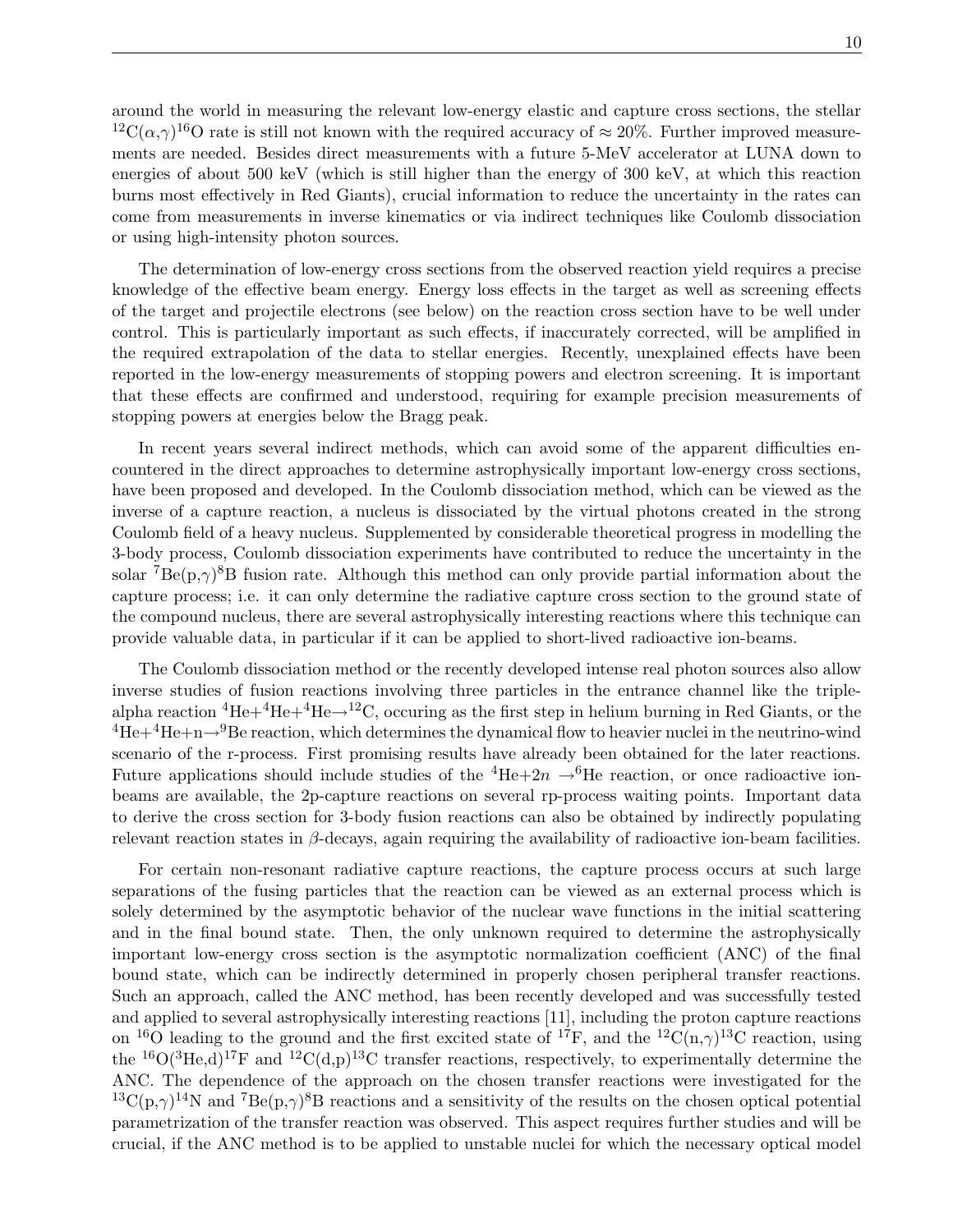parameters are not known and have to be determined by suitable experiments at radioactive ion-beam facilities.

In the Trojan Horse (TH) method, an astrophysically relevant reaction  $a(A,B)b$  is studied via a three-body reaction  $x(A,Bb)c$ , in which the projectile x is well clustered into  $x=c+a$ . For appropriately chosen incident beam energies, the 3-body reaction can be viewed as a quasi-free break-up mechanism, in which the cluster c behaves like a spectator and does not affect the interaction between the fragments  $a+A$ . Under such conditions the desired  $a(A,B)b$  cross section can be deduced from the measured 3body reaction yield. By properly balancing the Fermi motion of the cluster 'a' in the nucleus x with the incident beam energy, which can be chosen above the respective Coulomb barrier, the TH method is able to measure fusion cross sections at very low energies. Supplemented by important theoretical developments of the underlying 3-body reaction mechanism, the TH method has been successfully applied to the <sup>6</sup>Li(d, $\alpha$ ) and <sup>7</sup>Li(p, $\alpha$ ) reactions [12] and holds some promise for future applications (Fig. 5). One advantage of the TH approach is that it determines the cross section between bare nuclei and is, unlike direct measurements of the  $a(A,B)$  b reaction, not influenced by screening enhancements due to the presence of projectile and/or target electrons. The reported screening enhancement for most reactions studied so far are noticeably larger than theoretically expected. However, it has to be noted that these enhancements are usually deduced with respect to an experimentally yet unknown cross section for bare nuclei which has been derived by extrapolation from data at higher energies and might thus carry some uncertainty. With its ability to measure the cross section for bare nuclei, the TH method can play a key-role in unravelling the disturbing difference between observed and expected electron screening effects. Clearly the clarification of this discrepancy needs more experimental and theoretical work. Such studies might also help to improve our understanding of electron screening effects in stellar plasma, which, once the proposed accurate measurements of nuclear cross sections are achieved, represent the largest uncertainties of the respective stellar rates.

## 3.2 The s-Process

For the last decades, much work has been devoted to the slow neutron-capture process (or s-process) which synthesizes heavy elements by a sequence of neutron captures and  $\beta$ -decays, mainly processing material from seed nuclei below and near the iron peak into a wide range of nuclei extending up to Pb and Bi. As the involved neutron capture times are usually significantly longer than the competing  $\beta$ -decays, the s-process path runs along the valley of stability in the nuclear chart. This allows the laboratory determination of the involved neutron capture cross sections and half-lives, making the s-process the probably best understood nucleosynthesis network from a nuclear physics point of view.

However, the main uncertainties in s-process predictions are still associated with the presently favored stellar sites. According to our current understanding, two s-process components are needed to reproduce the observed abundances. The <sup>22</sup>Ne( $\alpha$ ,n)<sup>25</sup>Mg reaction, which occurs during helium core burning of CNO material in massive stars (heavier than  $10M_{\odot}$ ), is believed to supply the neutrons for the weak component that produces the nuclides with  $A < 90$ . Helium-flashes followed by hydrogen mixing into the <sup>12</sup>C-enriched region in low and intermediate mass ( $< 10M_{\odot}$ ) AGB stars are believed to be the site of the main s-process component that builds up the heavy elements up to the Pb and Bi range. As suggested by recent AGB models, which include diffusive overshoot and rotational effects, protons are partially mixed from the H-rich envelope into the C-rich layers during the third dredge-up and are then captured on <sup>12</sup>C, which provides the fuel for producing <sup>13</sup>C via <sup>12</sup>C(p, $\gamma$ )<sup>13</sup>N( $\beta$ ,  $\nu$ )<sup>13</sup>C. The subsequent  ${}^{13}C(\alpha,\n)_{0}{}^{16}O$  reaction is considered to be the principal neutron source for the main s-process component. These models predict that low-metallicity  $(Z \leq 0.002)$  AGB stars should exhibit large overabundances of Pb and Bi as compared to other s-elements. The discovery of such 'lead stars' (very low-metallicity stars enriched in s-elements and characterized by a large Pb overabundance compared to any of the other s-elements Ba, La or Ce) has been reported very recently. This discovery may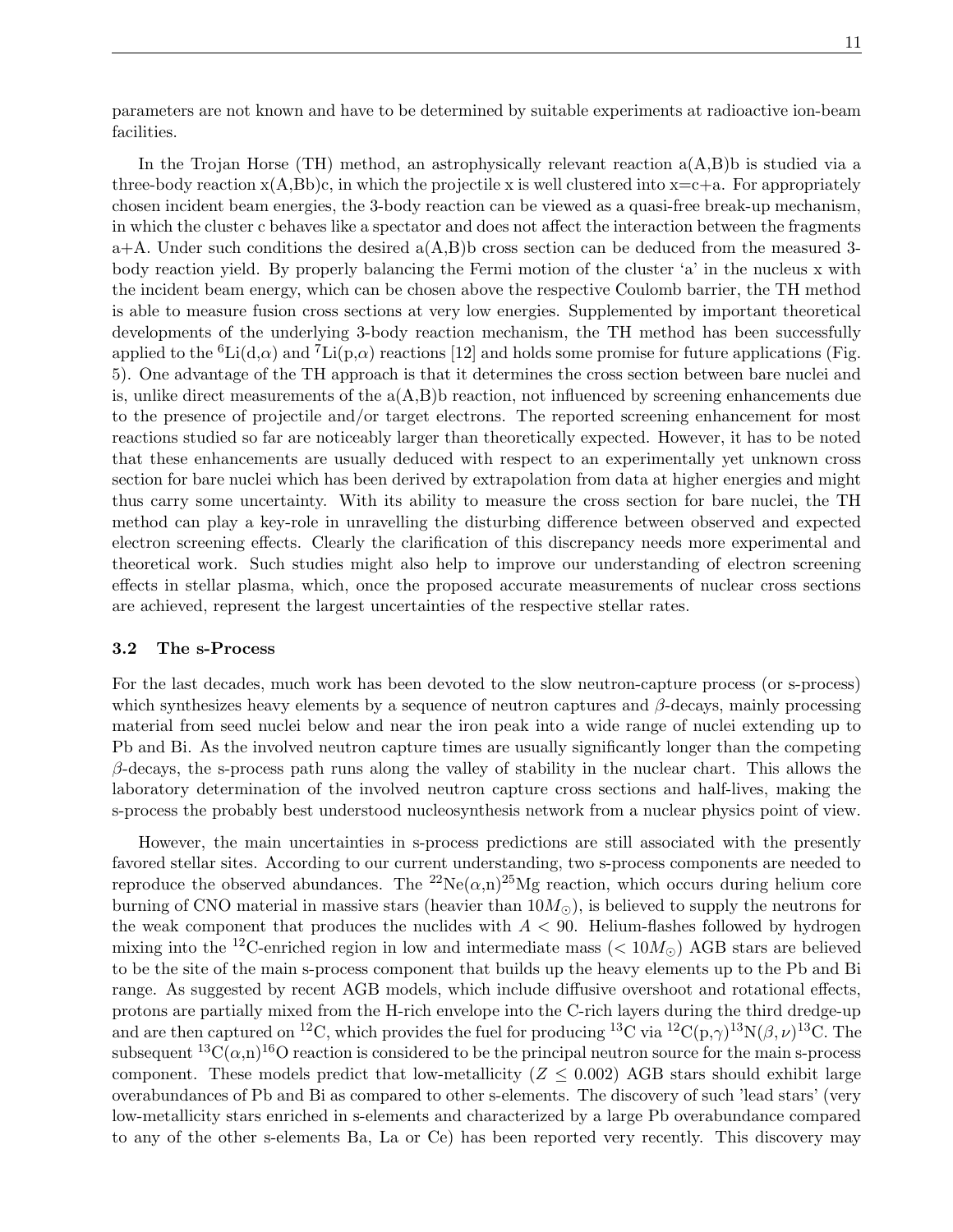

Figure 5: Comparison of directly measured astrophysical S-factors (open circles) for the  ${}^{7}\text{Li}(p,\alpha){}^{4}\text{He}$  and  ${}^{6}$ Li $(d,\alpha)$ <sup>4</sup>He reactions with data obtained using the novel Trojan Horse method (full circles). While for direct measurements the cross sections are enhanced by electron screening effects at low energies, the Trojan Horse method is unaffected by such effects and promises to be also a useful tool to unravel the disturbing differences between observed and expected electron screening enhancements.

be the s-process "Rosetta stone" which validates the 'proton-mixing' scenario in AGB stars and also gives a clear indication that the s-process already took place early in the Galaxy.

Although the nature and extent of the convective processes as well as the low energy reaction cross section for <sup>13</sup>C( $\alpha$ ,n) are largely unknown, our understanding of the nuclear mechanisms which are responsible for the production of the s-nuclei can be regarded as quite satisfactory, reflecting major experimental and theoretical efforts and progress in the last decade. As a highlight, a recent measurement has strongly reduced the uncertainties in the stellar  ${}^{22}Ne(\alpha, n) {}^{25}Mg$  cross section. However, due to the importance of this reaction as a main neutron source, further effort via direct and indirect (e.g through  $(n, \alpha)$  on <sup>25</sup>Mg) approaches is still highly desirable to reduce the remaining uncertainty.

S-process simulations require the knowledge of a large number of stellar neutron capture cross sections at typical energies of  $10 \leq kT \leq 50$  keV on targets in the  $12 \leq A \leq 210$  mass range. Much dedicated experimental work, in particular in university laboratories, has led to a substantial improvement in our knowledge of relevant  $(n, \gamma)$ ,  $(n, p)$  and  $(n, \alpha)$  cross sections. In particular, the neutron capture cross section on the rarest stable nucleus in nature <sup>180</sup>Ta has recently been measured. Furthermore, it has experimentally been demonstrated that the short-lived ground and the long-lived isomeric state of  $180$ Ta can be equilibrated at stellar temperatures in excess of about 4  $10^8$  K, changing the effective half-life of <sup>180</sup>Ta by 15 orders of magnitude. These difficult experiments are of particular relevance to our undertanding of the possible s-process contribution to the galactic <sup>180</sup>Ta enrichment.

However, some neutron capture cross sections, in particular those for unstable nuclei on the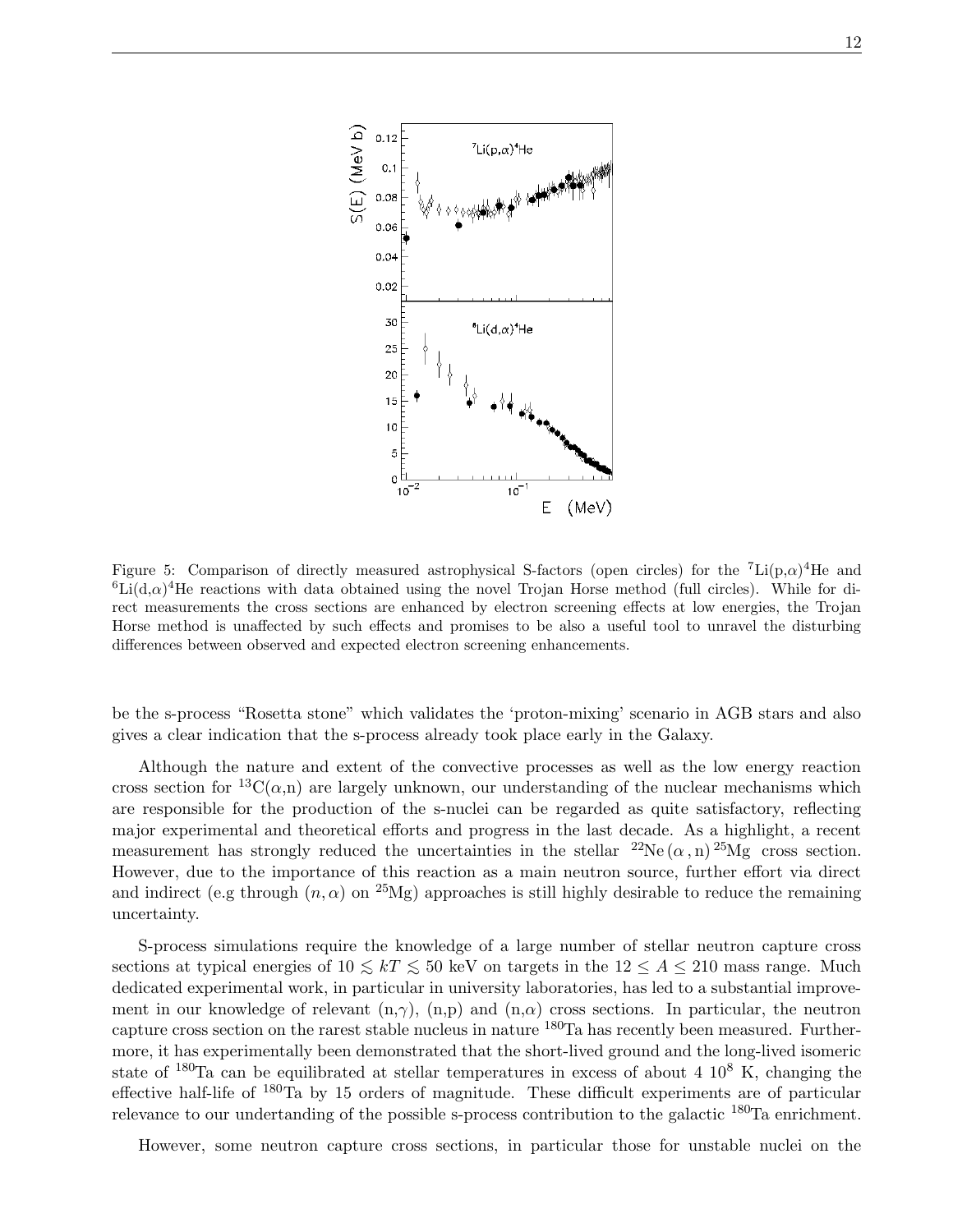s-process path, are not yet determined with the required accuracy, especially at the energies of  $kT \simeq 10$  keV relevant for the s-process in AGB stars. The new unique neutron time-of-flight facility at CERN with its high neutron fluxes is expected to strongly improve the experimental determination of radiative neutron capture cross sections. One of the first astrophysically relevant experiments at this facility will determine the capture cross section on the Os isotopes, which is of particular interest in the Re-Os cosmochronometry. A close investigation of neutron capture reactions on long-lived betaunstable neutron-rich isotopes is particularly important, as these nuclei represent potential branching points in the reaction path. Detailed analysis of the observed s-process abundance distribution in conjunction with neutron capture and beta decay data on these branching point nuclei provide important information about the temperature, density, and neutron-flux conditions at the s-process site. Neutron capture measurements on branching point nuclei like <sup>79</sup>Se, <sup>85</sup>Kr, <sup>107</sup>Pd, <sup>135</sup>Cs, <sup>147</sup>Pm, <sup>151</sup>Sm,  $^{155}$ Eu,  $^{170}$ Tm,  $^{186}$ Re,  $^{204}$ Tl, and  $^{193}$ Pt therefore offer a unique tool for testing the stellar s-process models. The determination of the relevant beta-decay rates can, however, be much complicated by the fact that thermally excited nuclear states might change the stellar half-lives significantly. With the exception of isomeric states, the half-lives of excited states cannot easily be measured, and the complexity of the nuclear structure makes the prediction of the required  $\beta$ -decay matrix elements a real challenge for nuclear theory. A special β-decay mechanism, referred to as bound-state β-decay, can play an important role for ionized atoms, and significantly affect the production of some specific s-nuclides. The remarkable experimental observation of the bound-state  $\beta^-$  decay of the fully ionized <sup>187</sup>Re atom achieved at the GSI in Darmstadt has been a important step in the reduction of the uncertainties associated with the galactic Re-Os chronometry.

# 4 Supernovae and dense objects

Simulating core-collapse supernovae has been at the forefront in astrophysics for several decades and the general picture is now well developed [7]. There is a consensus that neutrinos play an essential role in the supernova mechanism. Therefore the development and incorporation of multi-group (i.e. neutrinos of different flavors and energies) Boltzmann neutrino transport into the one-dimensional models has been a major recent achievement; a similar treatment in multi-dimensional collapse simulations, which currently consider neutrino transport rather crudely, is computationally extremely demanding and remains a major challenge for the next generations of supercomputers. Despite significant progress, one-dimensional collapse simulations currently fail to explode. Does this imply that some of the microphysics ingredients of the models are incorrect and need improvement or do supernova explosions rely on three-dimensional effects such as convection or rotation? This fundamental question is still open. Much of the relevant microphysics relates to weak-interaction processes in nuclei and nuclear matter under extreme conditions (density and temperature), but also uncertainties in the nuclear equation of state (EOS) might prove to be essential. The latter also plays a major role in the description of neutron stars, which are generally viewed as the laboratory for nuclear physics under extreme conditions. Progress in computer technology, the development of new and advanced many-body models and, probably most importantly, the new era of experimental facilities promise to reduce the nuclear-physics related uncertainties in supernova simulations and neutron star models.

# 4.1 Nuclear input for core-collapse simulations

After the formation of an iron core in its center, a massive star has run out of nuclear fuel to counteract gravity. The core starts to contract and becomes unstable against electron capture due to the associated increase in electron chemical potential. Electron captures cool the core, as neutrinos carry away energy, but also reduce the electron degeneracy pressure which counteracts the contraction. Both effects accelerate the collapse. Furthermore, the core composition is driven to more neutron-rich and heavier nuclei.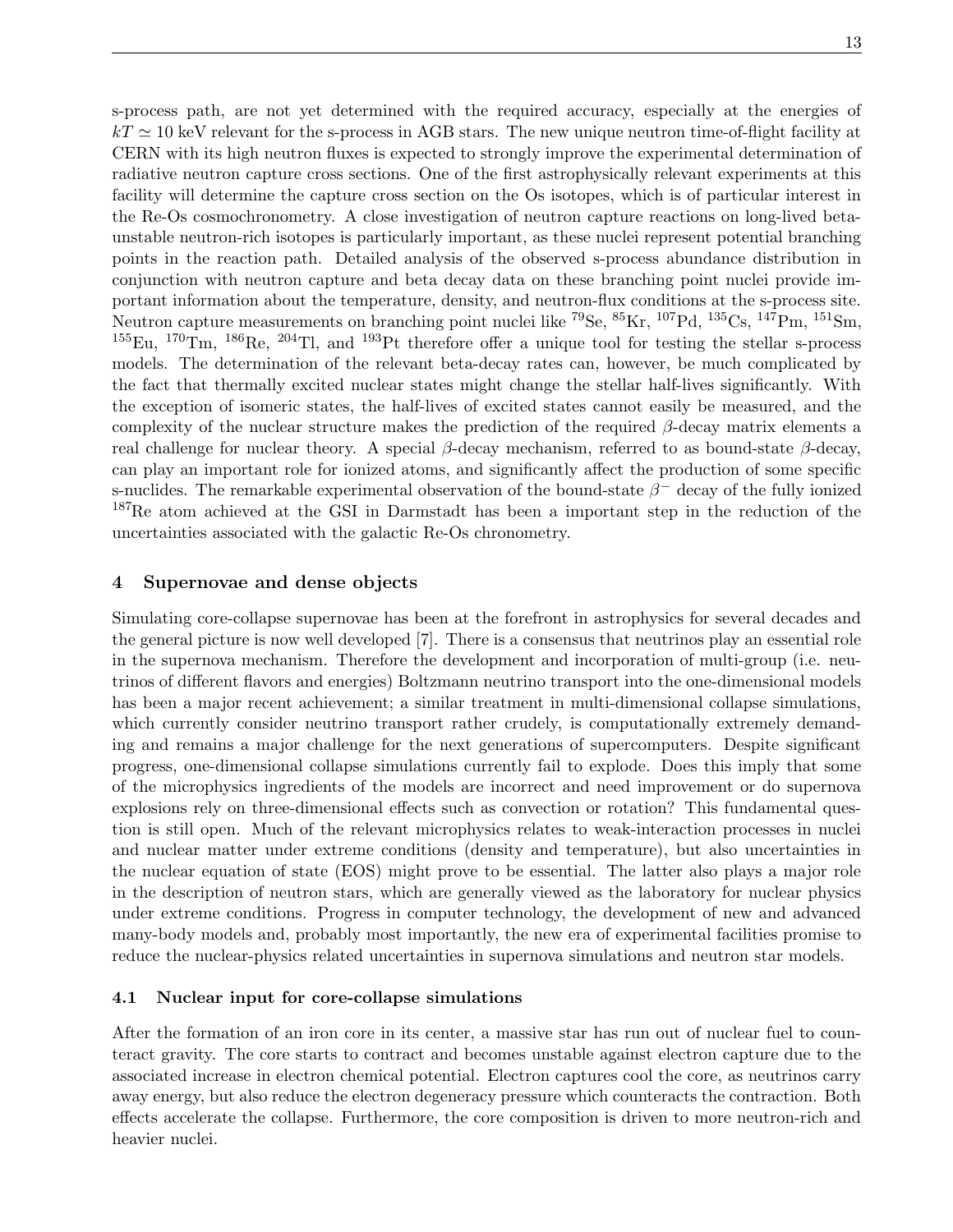

Figure 6: Spectrum of the reaction  ${}^{51}V(d,{}^{2}He)^{51}Ti$  at 170 MeV incident energy measured at the AGOR cyclotron at the KVI in Groningen showing a number of strong GT transitions. The experimental resolution is 140 keV. The lower part shows the results from TRIUMF using the (n,p) probe where the resolution was typically of order 1 - 1.5 MeV (full data points). The bars (not to scale) indicate the results of the shell model calculation, which, after folding with such resolution, yields the full curve. The good experimental resolution in the  $(d,^{2}He)$ case (upper part) now allows a highly detailed comparison with theoretical calculations. The location of the GT centroid from the FFN parameterisation is also indicated.

Under collapse conditions, electron captures are dominated by Gamow-Teller (GT) transitions. With recent advances of nuclear many-body models, relevant capture rates have been evaluated on the basis of large-scale shell model diagonalization and experimental data, whereever available, for nuclei with  $A \leq 65$  and of a hybrid model (Shell Model Monte Carlo plus Random Phase Approximation) for  $A \sim 65-100$ . The results are quite distinct from the phenomenological input, which has conventionally been used in collapse simulations and which is based on an intuitive parametrization of the GT resonance energies and strengths, and on the experimental data available at the time when Fuller, Fowler and Newman (FFN) performed their seminal work [13]. The consequences for the so-called presupernova models, which study the collapse until the core reaches a density of about  $10^{10}$  g/cm<sup>3</sup> and neutrino transport becomes an important ingredient, are significant. Interestingly,  $\beta$ -decays can compete with electron captures for a short period during silicon burning, adding an important cooling source. Implications for the final collapse, where electron captures on nuclei have been treated very crudely, are currently being explored.

Given the importance of weak-interaction processes during the collapse, a strong and dedicated experimental program to test and give credibility to the new shell model calculations is therefore warranted. Experimentally, GT transitions can be studied using intermediate nucleon-nucleus scattering at low momentum transfers. In the GT<sub>−</sub> direction (important for  $\beta$  decays) this goal has been achieved through (p,n) and ( <sup>3</sup>He,t) charge-exchange reactions. On the other hand, the determination of the  $B(GT_+)$  strength, as required for electron captures, is considerably more difficult. The neutron beams, which were used in the pioneering  $(n,p)$  experiments at TRIUMF, were secondary beams produced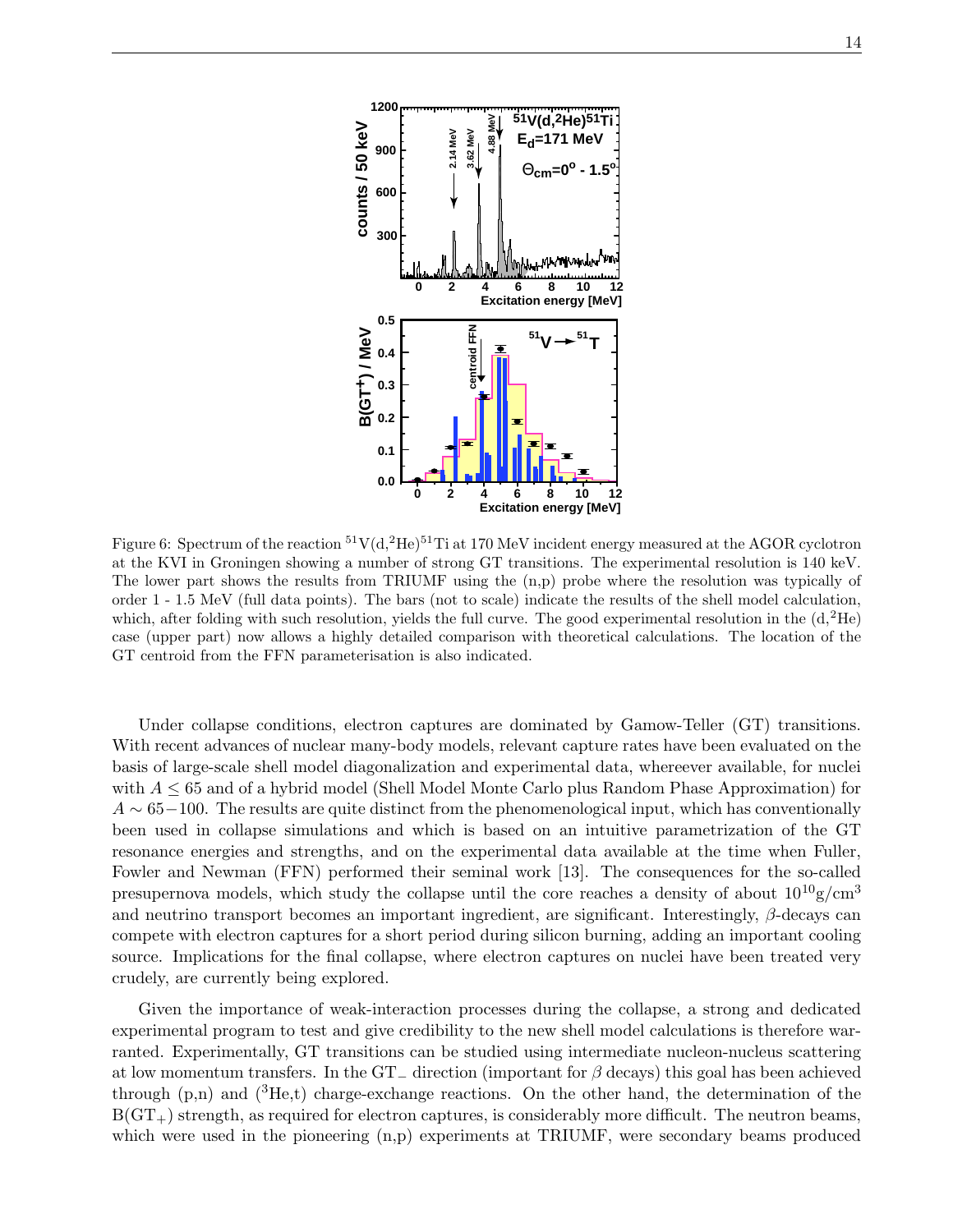through the  ${}^{7}Li(p,n)$  reaction, and typical values for the resolution obtained in these experiments were on the order of 1 MeV. Further, the low intensities and low detection efficiencies require thick targets, which makes a study on rare isotopes (like e.g. the odd-N nuclei) prohibitively expensive. More recently, secondary triton beams at sufficiently high energies have become available, which allow the study of  $GT_+$  transitions rather competitively through the  $(t,{}^{3}\text{He})$  reactions. Another and potentially even more powerful tool to explore the spin-isospin-flip transitions in the  $GT_+$  direction is the  $(d,^2He)$ reaction. Here <sup>2</sup>He denotes a two-proton unbound state in the <sup>1</sup>S<sub>0</sub>(pp), T=1 channel.

A major development step for (d,2He) experiments was recently achieved by a group at the KVI Groningen who demonstrated that a resolution on the order of 150 keV can readily be obtained with their spectrometer equipment [14].

In the case of vanishing momentum transfer, the  $(d,{}^{2}He)$  reaction proceeds through the same  $\sigma\tau$  part of the effective interaction as in the (n,p) case and the measured cross section is directly proportional to the  $B(GT_+)$  strength. The equivalence of the  $(n,p)$  and the  $(d,{}^{2}He)$  reactions has recently been demonstrated by a detailed comparison with the  $(p,n)$  reaction on the self-conjugate nuclei <sup>12</sup>C and <sup>24</sup>Mg. The study of the  $(d, {}^{2}He)$  reaction for heavier nuclei, like those in the pf-shell, is now successfully underway. A recent spectrum for the reaction  ${}^{51}V(d,{}^{2}He)^{51}Ti$  is shown in Fig. 6 and contrasted with what was previously possible using the (n,p) probe. The present energy resolution of about 150 keV (FWHM) allows a rather detailed comparison with theory up to individual levels. An extensive experimental program, using the promising  $GT_+$  probe, will not only supply direct information about specific  $GT_+$  transitions and energies, which can be used in the electron capture rate evaluations, it will also detect possible shortcomings in the shell model residual interaction and hence indirectly improve the rate compilations. Data which are of paramount importance include GT strength distributions for odd-odd nuclei and odd-A odd-N nuclei, for which the shell model predicts the  $GT_{+}$  strength to reside systematically higher in excitation energy than parametrized in the  $FFN$ compilations. These systematic differences are often amplified to more than an order of magnitude differences in the capture rates. Clearly this situation warrants clarification.

In the later stage of the collapse, the matter composition involves many nuclei with proton numbers  $Z < 40$  and neutron numbers  $N > 40$ , for which  $GT_+$  transitions in the simple independent particle model are completely blocked. Here it is essential to know how strongly thermal excitations and correlations, which mix the (fp) and (gds) orbitals, provide an unblocking of the  $GT_+$  strength. An experimental program must be therefore extended into this mass range.

Clearly some essential and much needed information can be obtained with charge-exchange experiments on stable nuclei. However, many unstable neutron-rich nuclei are quite abundant in the core, particular during the final collapse. To obtain these  $GT_+$  data, requires the availability of radioactive ion-beams and charge-exchange experiments using inverse kinematics.

We mention that dedicated  $\beta$  decay measurements, also involving unstable nuclei, are important. For one, they can supply relevant information about low-lying transitions which are often decisive for the stellar weak-interaction rates at the onset of the collapse, and further, they deliver data against which charge-exchange measurements can be compared with or normalized to.

During the collapse, electron capture processes produce  $\nu_e$  neutrinos in the energy range of MeV's to tens of MeV. The role neutrino-nucleus reactions play is not fully explored. While charged-current  $(\nu_e, e^-)$  reactions are strongly Pauli-blocked due to the large electron chemical potential, inelastic neutrino-nucleus scattering may compete with inelastic neutrino-electron scattering as the energyexchange mechanism to thermalize the neutrinos in the core. Reliable estimates of  $(\nu, \nu')$  cross sections, which can be enhanced significantly due to finite temperature, require the knowledge of the GT and first-forbidden isovector spin-dipole response, where the finite-temperature effects are mainly sensitive to the detailed distribution of the  $GT_0$  strength. Due to the potential importance of inelastic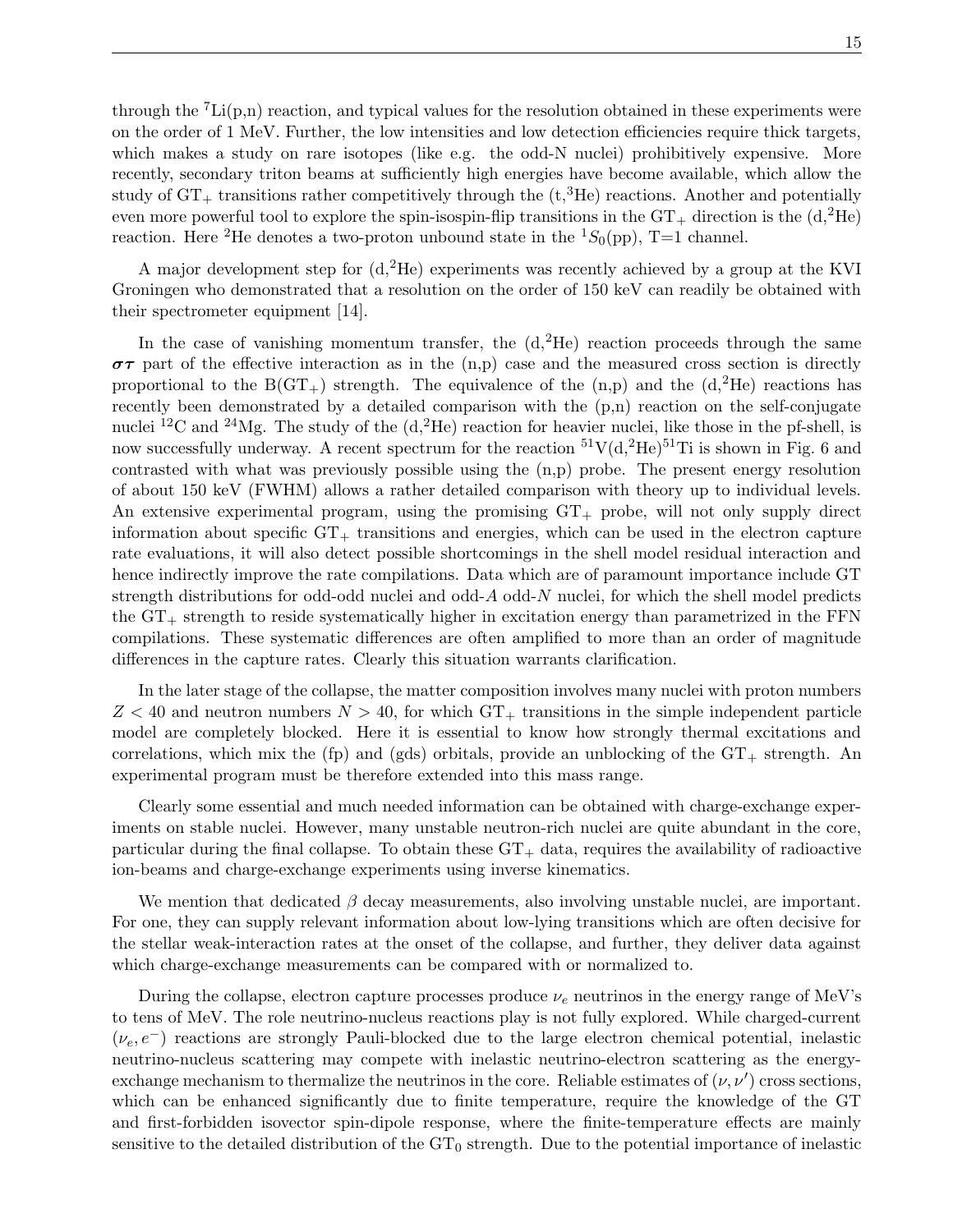

Figure 7: The photon radiation of the neutron star in the supernova remnant 3C58, born in AD 1181, and observed by AXAF-Chandra. The results were published in April 2002. This youngest observed neutron star is too cold to be explained by a standard cooling scenario. Courtesy of NASA.

neutrino-nucleus scattering, systematic theoretical estimates for these reactions should be made and an experimental program to test and improve the theoretical estimates is needed.

#### 4.2 Weak-interaction processes in hot, dense matter

Neutron stars (NS) are formed in the center of massive stars during their supernova explosion. Here the matter temperature can exceed  $10^{11}$  K, making the EOS of hot, dense matter and neutrino transport (opacities) crucial ingredients for NS births and supernova explosion models [15]. Calculations of the EOS and neutrino opacities under such conditions have to be improved by using more realistic strong interactions, which, in particular, include the effects of tensor correlations among nucleons. If one considers that about 99 % of the energy released in the explosion is carried away by neutrinos and that only a tiny ∼ 1% fraction of this energy must be transferred by neutrino absorption on nucleons to matter behind the stalled shock wave to achieve a successful explosion, then it is quite obvious that neutrino transport in hot, dense matter is of paramount importance for reliable supernova models.

Weak interaction processes accompanied by neutrino emission are responsible for the cooling of neutron stars during the first  $10^5$  years of their life. An improved description of such processes, based on more realistic strong interactions and considering the in-medium renormalization of the weak interaction, is necessary. The effects of nucleon superfluidity on NS cooling should further be studied. Forthcoming observations of cooling neutron stars at known distance and age will be decisive for constraining the theoretical models. Also the discovery of young neutron stars of known age would be of great importance, as they can supply convincing arguments for the presence of non-standard neutrino-emission processes (direct Urca with nucleons, pion or kaon condensates, or maybe even quark matter) in neutron-star cores (see Fig. 7).

#### 4.3 Neutron star models

Current models divide the interior of a neutron star into two regions - the crust and the core [16, 17]. The crust, forming the outer layer of  $\sim 1$  km thickness, contains atomic nuclei immersed in a dense electron gas, and, above the neutron-drip point at densities  $\rho \sim 5 \times 10^{11}$  g/cm<sup>3</sup>, also in a neutron gas. At the bottom of the crust the density reaches  $\rho \sim 10^{14}$  g/cm<sup>3</sup>, and only a few percent of nucleons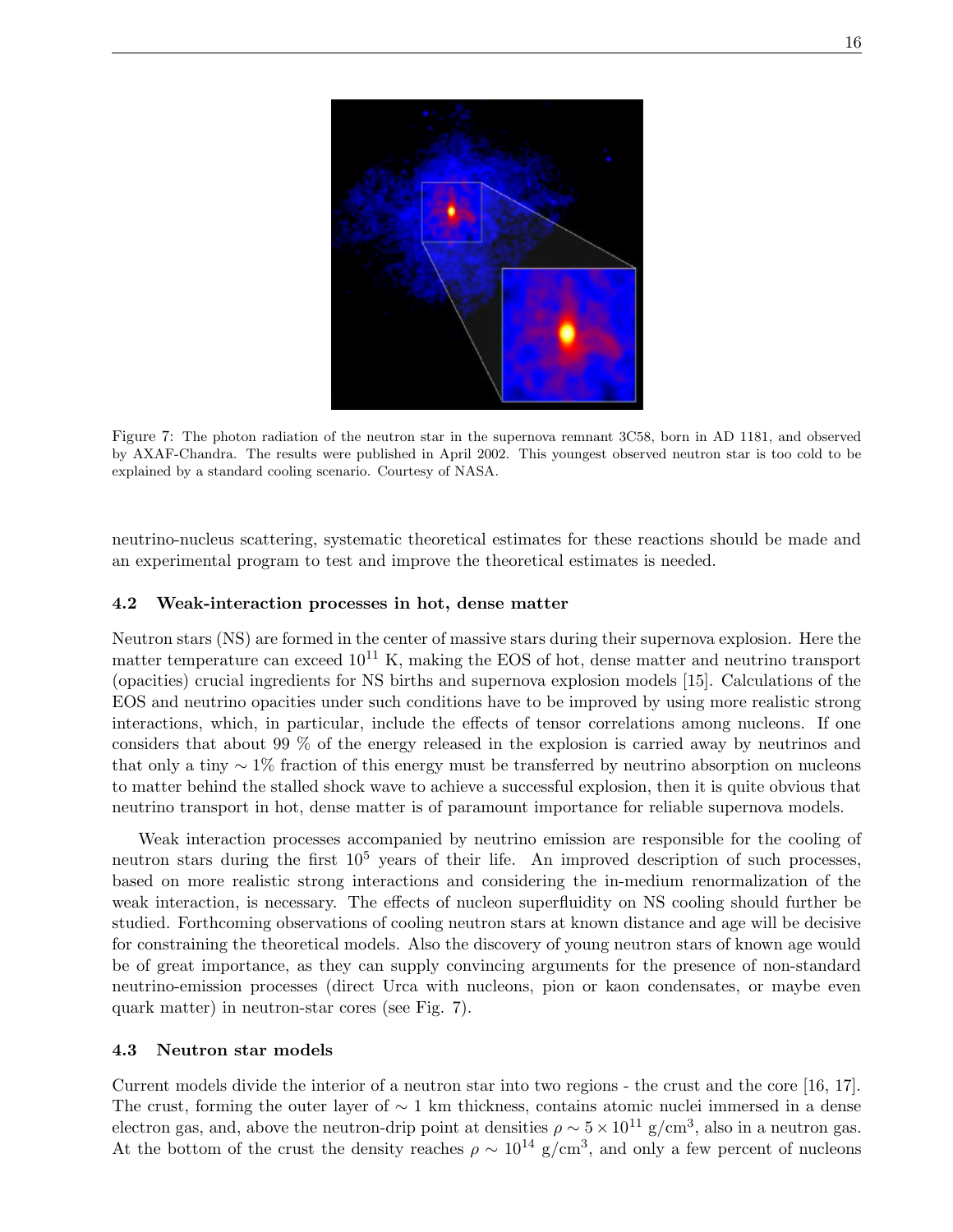

Figure 8: The arrow points to the solitary neutron star RX 185635-3754 at 120 pc from the Earth. The measurement of its photon spectrum by several space detectors (AXAF-Chandra, Hubble Space Telescope, IUE) enabled the determination of its radius. In spring 2002, a heated debate started on whether it is a quark star. See also Fig. 9. Courtesy of NASA.

are protons. Under the crust lies the liquid core. For nuclear densities around  $\rho \sim 3 \times 10^{14}$  g/cm<sup>3</sup> it consists of a plasma of neutrons with a few percent admixture of protons and electrons. With increasing density, muons and hyperons are expected to appear in the matter. The central density of neutron stars can be as high as  $(5 - 10)$  times nuclear densities. This makes theoretical models rather uncertain. Some of these models predict that the inner core of neutron stars consists of kaon or pion condensates, or even of quark matter. It will be one of the major challenges to test these predictions in the future.

The outermost layer of a neutron star is called the outer crust. It is composed of neutron-rich nuclei immersed in a dense electron gas. These nuclei, which are beta-unstable in the laboratory, are stable in dense matter due to the Pauli-blocking of the final electron states by the degenerate electron gas. For matter densities  $\rho < 10^{11}$  g/cm<sup>3</sup> the outer crust is expected to contain nuclei which can be studied in the laboratory. Of particular interest is the doubly-magic nucleus  ${}^{78}Ni$  which is expected to be quite abundant at densities  $\rho \simeq 10^{11}$  g/cm<sup>3</sup>, found in the outer crust some 300 m below the neutron-star surface. Therefore, experimental and theoretical studies of this and the neighboring nuclei are of great interest. Nuclei, present at higher densities (depth), have to be described by nuclear-mass formulae. More reliable mass formulae at  $Z/A \simeq 0.3$  are essential for the correct modelling of the bottom layers of the outer crust. The structure of the outer crust, and in particular its matter composition, is essential for the correct interpretation of surface temperature data of cooling neutron stars, obtained form X-ray observations.

The structure of the inner crust, in which very neutron-rich nuclei are immersed in a neutron gas, can only theoretically be calculated. New and more reliable effective nuclear interactions as well as efficient and precise many-body simulations are needed to improve models of this part of the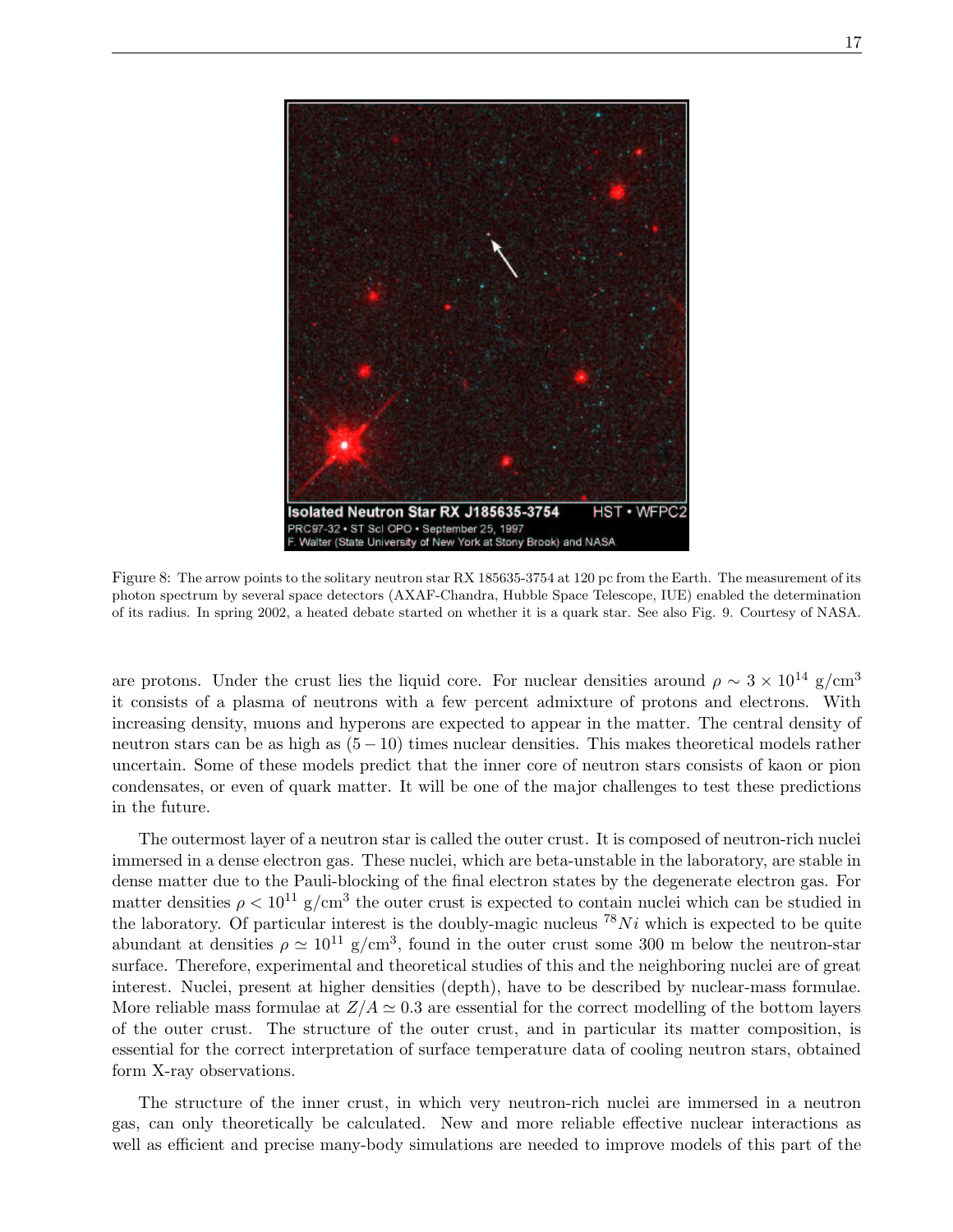

Figure 9: The so-called "radiation radius" (or "apparent radius")  $R_{\infty}$ , as measured by a distant observer, versus the neutron star mass M, for several theoretical Equations of State of dense matter. The dashed strip corresponds to precisely measured masses of neutron stars. The long-dashed-dotted line is an absolute lower-bound on  $R_{\infty}$  at a given M which is a consequence of space-time curvature around the neutron star. The short-dashed line, which allows for very low values of  $R_{\infty}$ , corresponds to strange (quark) stars. Notice that  $R_{\infty}$  cannot be smaller than 11 km for ordinary neutron stars. Sensational reports in April 2002 claimed that RX 185635-3754 has the apparent radius smaller than 8 km (and is therefore a low-mass quark star); however, this result was questioned later. Courtesy of P. Haensel.

crust, which is important for the understanding of phenomena like the glitches in radio-pulsar timing. Particularly important here is the determination of the structure of the crust-core interface and of the interaction of superfluid neutrons with nuclei forming a crustal lattice. These two aspects are currently treated rather crudely in neutron star models. While the knowledge of the EOS of the crust is relatively good, the uncertainties in the actual crust composition (pure or heterogeneous), which depends sensitively on the kinetics of its formation, are still large.

The core of the neutron star is expected to contain some 95 − 98% of its mass. The core EOS is essential for the neutron-star structure, and in particular for the determination of the maximum mass for neutron stars,  $M_{\text{max}}$ ; compact objects with  $M > M_{\text{max}}$  then have to be black holes. The knowledge of the core composition and the EOS above twice nuclear densities becomes increasingly worse with increasing density and is clearly insufficient at 5-10 times nuclear densities. Up to now, the most reliable existing EOS of the core were derived assuming the simplest possible composition (neutrons, protons, electrons, muons) and using the best realistic nucleon-nucleon interactions supplemented with phenomenological three-body forces. These EOSs predict a maximum neutron star mass  $M_{\text{max}} =$  $(1.9-2.2)$  M<sub> $\odot$ </sub>. State-of-the-art many-body theories with the best existing N-N interactions should be implemented to narrow the ambiguities of the present EOSs, taking advantage of the impressive power of the forthcoming computing facilities. The role of the three-body and four-body forces as well as of relativistic effects in the many-body problem must be clarified. Studies of the impact of hyperons on the EOS should be continued, including the extension of the nucleon interactions to the hyperon sector. However, the progress is here to a large extent limited by poor experimental knowledge of the hyperon-nucleon and hyperon-hyperon interaction.

The development of a reliable core EOS can benefit significantly from heavy-ion collision experiments, which probe the EOS of dense hadronic matter, albeit under different physical conditions than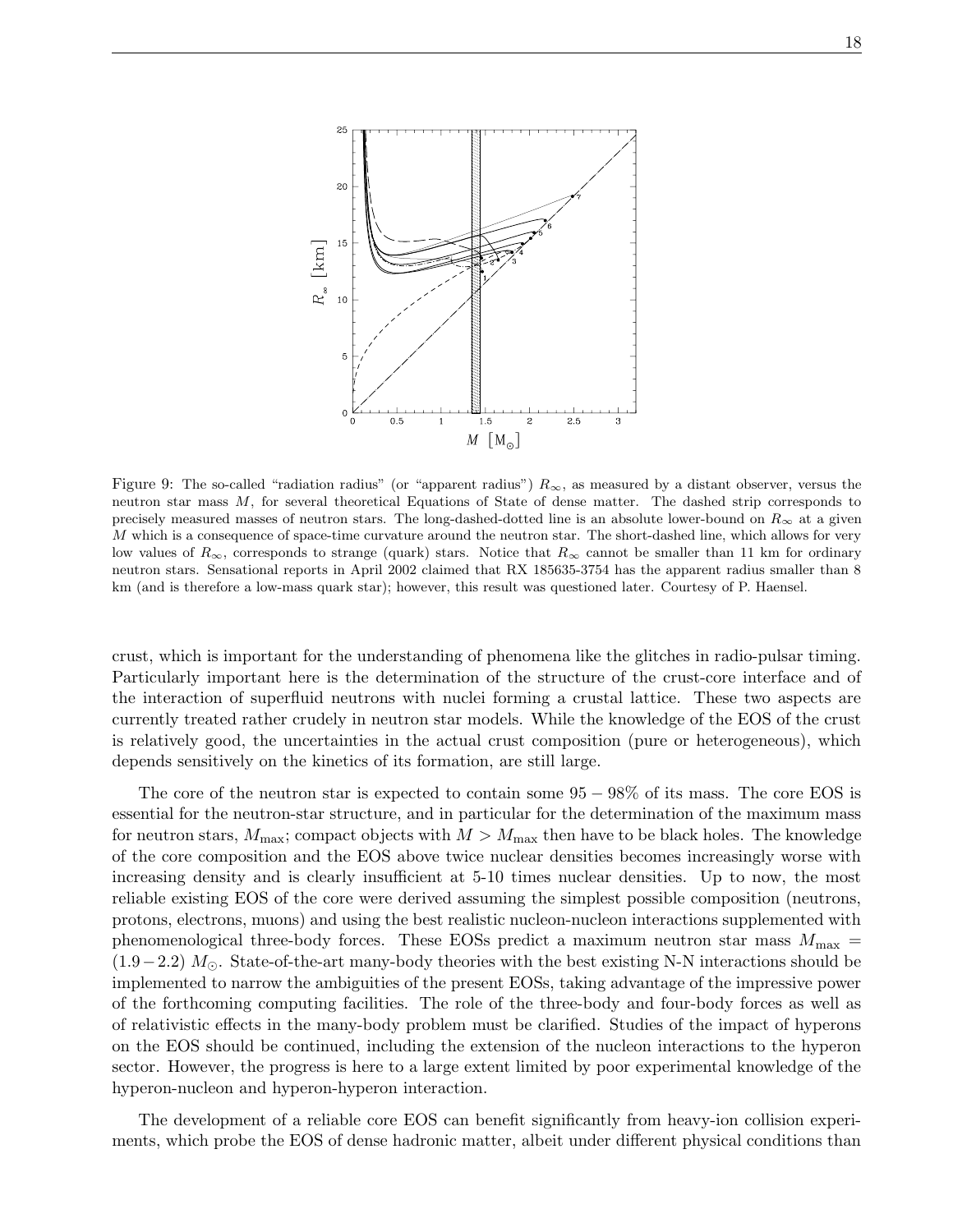On the observational side, new determinations of NS masses in binary systems, and in particular more precise measurements of masses in the range  $(1.6 - 2.0) M_{\odot}$  (measured in some X-ray binaries) could shed light on the actual value of  $M_{\text{max}}$  for neutron stars and would put severe constrains on the hyperon-nucleon interactions in dense matter, which are decisive for the thresholds at which hyperons appear in dense matter. The NS radius is very sensitive to the EOS. Calculations show a correlation of neutron star radii with neutron radii of heavy nuclei; precision measurements of such radii for lead isotopes might be quite helpful. The observational determination of NS radii has just begun, but holds great future potential. The measurement of radii of neutron stars with  $M = (1.0 - 1.6) M_{\odot}$  will allow the determination of the EOS at two-three times nuclear densities, and puts severe constrains on the theory of nuclear matter at supranuclear densities (Figs. 8, 9). We note that the neutron star structure is also important for the shape of gravitational waves emitted at the final stage of the coalescence of a neutron star - neutron star binary, which is considered as the most promising astrophysical source of gravitational radiation searched for by the gravitational-wave detectors which will become operational in this decade.

Different models predict the existence of quite exotic phases of dense matter in neutron stars (pion and kaon condensates, quark matter). Therefore experimental searches for the precursors of phase transitions in dense nuclear matter, as they might be produced in heavy-ion collisions, are of paramount importance. A possible candidate is the enhancement of the  $K^-$  yield observed in heavy-ion collisions at the GSI. Such experimental efforts have to be extended. Observational signatures for a phase transition in the NS core can be deduced from anomalies during spin-down or from abnormally small pulsation frequencies or radii. There is general concensus that the observation of a stellar "apparent radius" smaller than 11 km will be a reliable proof that strange quark stars built from deconfined self-bound quark matter exist (see Figs. 8-9). Further important constrains come from experiments at CERN and RHIC searching for the quark-gluon plasma and, in particular, for stable or metastable strange-matter.

# 5 Explosive burning

#### 5.1 The p-process

It is now well accepted that the production of the stable neutron-deficient isotopes of the elements with charge number  $Z \geq 34$  (classically referred to as the p-nuclei) occurs in the oxygen/neon layers of highly evolved massive stars during their pre-supernova phase or during their explosion. At the temperatures of about 2 to 3 billion degrees, which can be reached in those layers, the p-nuclei are synthesized by  $(\gamma,n)$  photodisintegrations of preexisting more neutron-rich species (especially snuclei), possibly followed by cascades of  $(\gamma, p)$  and/or  $(\gamma, \alpha)$  reactions. It has also been proposed that those nuclear transformations could take place in the C-rich zone of Type Ia supernovae as well as in the envelope of exploding sub-Chandrasekhar mass white dwarfs on which He-rich material has been accreted. These alternative sites require improved explosion modelling to guarantee a reliable p-process seed abundance distribution.

The p-process is essentially a sequence of  $(\gamma,n)$ ,  $(\gamma,p)$  or  $(\gamma,\alpha)$  photodisintegrations reactions, possibly complemented by captures of neutrons, protons or  $\alpha$ -particles at energies typically far below 1 MeV or the Coulomb barrier in the case of charged particles. So far, relevant rate measurements, mainly involving radiative neutron and proton captures, are only available for stable targets. This data base covers not more than a minute fraction of the needs for p-process simulations. As the measurements are for the target ground state only, possible contributions of excited states to the stellar rates will have to be modelled. The available experimental data play an important role in the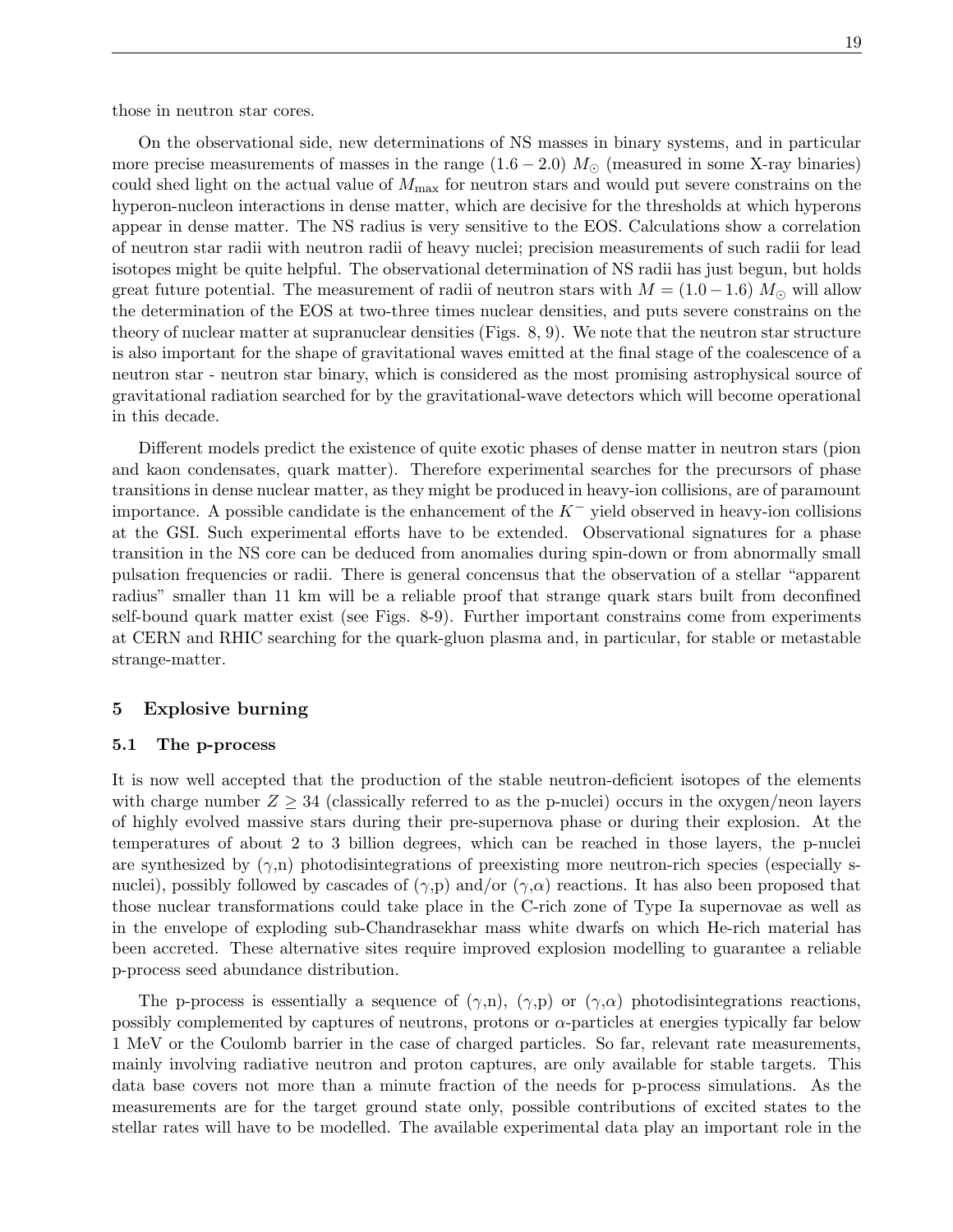validation of the various nuclear ingredients entering theoretical predictions (see Sect. 7) and can also be used in estimates of reverse photonuclear rates.

Recent experiments have provided direct measurements of some  $(\gamma,n)$  reactions at the low energies of interest for the p-process, i.e close to the photodisintegration threshold. One of the techniques is based on the construction of a quasi-thermal photon spectrum from a superposition of bremsstrahlung spectra with different endpoint energies. As an alternative, the 'Laser Inverse Compton (LIC)'  $\gamma$ -ray source uses a real photon beam in the MeV region produced by head-on collisions of laser photons on relativistic electrons and produces quasi-monochromatic  $\gamma$ -rays in the energy range 1 to 40 MeV. An important advantage of the LIC  $\gamma$ -rays over the bremsstrahlung approach is their more intense peaking in the energy window of astrophysical interest in addition to their better quasi-monochromaticity. The bremsstrahlung and LIC techniques have been used so far to measure the rates of a few  $(\gamma,n)$ reactions. In particular, the latter experimental approach has provided cross sections to the ground and isomeric state for the  $^{181}$ Ta ( $\gamma$ , n)  $^{180}$ Ta reaction, which is of special interest in p-process models. These measurements have to be complimented by the determination of the  $^{180}\text{Ta}^m(\gamma, n)^{179}\text{Ta}$  reaction rate. Another prime interest in p-process studies is the synthesis of the rare odd-odd p-nuclide <sup>138</sup>La. This requires the measurements of the  $^{139}La (\gamma, n)^{138}La$  and  $^{138}La (\gamma, n)^{137}La$  reaction rates. More generally, systematic measurements of the photoneutron cross sections at energies close to the neutron threshold will certainly reduce the remaining uncertainties in the stellar rates for the numerous isotopes involved in the p-process.

Experimental data for charged-particle induced reactions of p-process interest used to be scarce. This situation is largely due to the smallness of the related reaction cross sections at the sub-Coulomb energies of astrophysical interest. However, an important effort has recently been devoted to the measurement of a series of  $(p,\gamma)$  reaction cross sections on medium mass nuclei with  $34 \leq Z \leq 51$  at low enough energies to be of astrophysical relevance. These experiments conducted principally at small facilities (Demokritos, Stuttgart) make use of two techniques, the activation method and the in-beam measurements. So far, data are available only for stable targets up to about Sb. A compilation of the present data, as well as an extension of the experimental efforts towards heavier  $(Z > 50)$  targets would be most valuable in order to better constrain and improve global reaction models (Sect. 7).

The  $(\gamma, \alpha)$  reaction rates are usually determined from data on the reversed reactions. However, relevant  $(\alpha, \gamma)$  data are very rare. At this point, the only reactions which have been studied experimentally at sub-Coulomb energies are  ${}^{70}Ge(\alpha,\gamma){}^{74}Se$ ,  ${}^{96}Ru(\alpha,\gamma){}^{100}Pd$ ,  ${}^{139}La(\alpha,\gamma){}^{143}Pr$ , and <sup>144</sup>Sm  $(\alpha, \gamma)$ <sup>148</sup>Gd. The recent <sup>144</sup>Sm  $(\alpha, \gamma)$ <sup>148</sup>Gd experiment is not only of special astrophysics interest, but also a stringent test case for a reliable determination of the  $\alpha$ -nucleus optical potentials at low energies. Indeed, all parametrizations failed to give a satisfactory description of the reaction cross section at the lowest energies (around 10 MeV) of interest for the p-process. This measurement illustrated quite drastically the difficulties to reliably predict low-energy  $(\alpha, \gamma)$  cross sections. New experimental data, especially for low-energy radiative captures on nuclei in the  $A \simeq 100$  and  $A \simeq 200$ mass range, are strongly required in order to further constrain the determination of a reliable global α potential. In this respect, low-energy elastic α-scattering, as well as captures of the (α,n), (n,α) or  $(\alpha, p)$  types will also bring valuable information about the  $\alpha$ -particle-nucleus interaction.

### 5.2 Neutrino nucleosynthesis

When the flux of neutrinos generated by the cooling of the neutron star in a type II supernova passes through the overlying shells of heavy elements, substantial nuclear transmutations are induced, despite the extremely small neutrino-nucleus cross sections. Specific nuclei (e.g.  $^{10,11}B$ ,  $^{15}N$ ,  $^{19}F$ ) might be, by a large fraction, made by this neutrino nucleosynthesis. These are the product of reaction sequences induced by neutral current  $(\nu, \nu')$  reactions on very abundant nuclei such as <sup>12</sup>C,  $16$ O or  $20$ Ne. If the inelastic excitation of these nuclei proceeds to particle-unbound levels, they will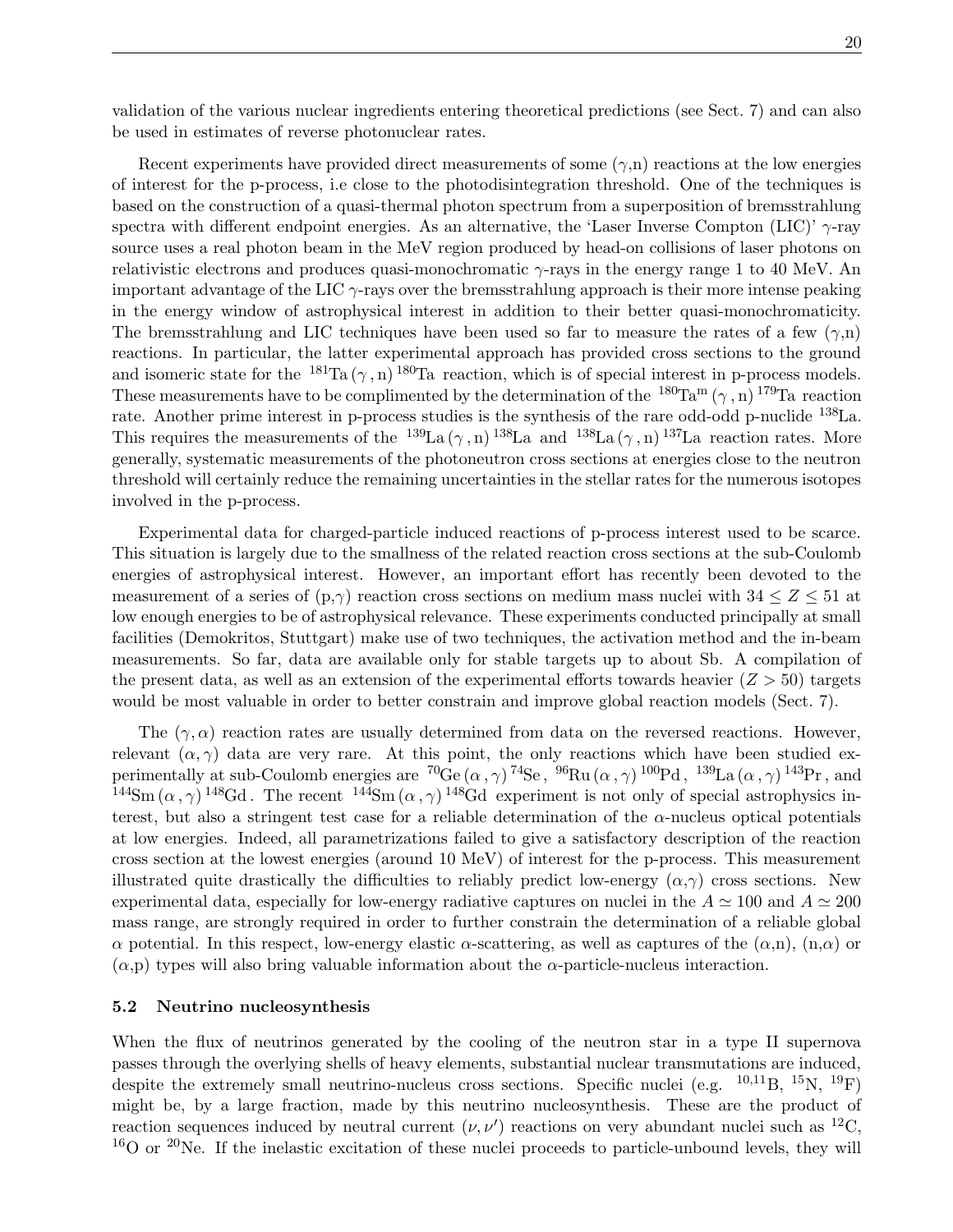decay by emission of protons or neutrons, in this way contributing to nucleosynthesis. As the nucleon thresholds are relatively high, effectively only  $\nu_\mu, \nu_\tau$  neutrinos and their antiparticles with their higher average energies contribute to the neutrino nucleosynthesis of these elements. It is generally assumed that the *v*-process might also be responsible for the production of  $1^{38}$ La and to a fraction of the  $180$ Ta abundance. The  $138$ La nuclide is of special interest as it appears to be produced by the charged current  $(\nu_e, e^-)$  reaction on the s-process element <sup>138</sup>Ba. Complimenting the constrains for supernova  $\bar{\nu}_e$  neutrinos from their observation in the water Cerenkov detectors for SN1987A, its sensitivity to the flux and distribution of supernova  $\nu_e$  and  $\nu_\mu$ ,  $\nu_\tau$  neutrinos makes the  $\nu$  process an important test for the predictions of supernova models. This test is particularly stringent, if neutrino oscillations involving  $\nu_e$  neutrinos occur in the supernova environment.

Simulations of neutrino nucleosynthesis requires the knowledge of neutrino-induced particle emission cross sections. For the lighter elements this requires the determination of the Gamow-Teller  $(GT_0)$  and spin-dipole response on nuclei like <sup>12</sup>C, <sup>16</sup>O and <sup>20</sup>Ne, including the cascade of decays of the excited levels. The cross sections for <sup>20</sup>Ne, needed for the <sup>19</sup>F production, appear to be the most uncertain. The modelling of the  $^{138}$ La (and  $^{180}$ Ta)  $\nu$ -process abundance needs, in particular, the knowledge about the allowed GT<sup>−</sup> response on <sup>138</sup>Ba below the particle thresholds in <sup>138</sup>La. Furthermore,  $\nu$  nucleosynthesis of <sup>138</sup>La and <sup>180</sup>Ta competes with the p-process production of these elements, making a reliable determination of the p-process abundances also important. We note that precision measurements at electron-beam facilities can provide important detailed information about several of the relevant reactions.

### 5.3 Nucleosynthesis in explosive Binary Systems

Thermonuclear explosions in accreting binary star systems have been an object of considerable attention. The basic concept of the explosion mechanism seems reasonably well understood, but there are still considerable discrepancies between the predicted observables and the actual observations. The proposed mechanism involves binary systems with one degenerate object, like white dwarfs or neutron stars, and is characterized by the revival of the dormant objects via mass overflow and accretion from the binary companion. The characteristic differences in the luminosity, time scale, and periodicity depend on the accretion rate and on the nature of the accreting object. Low accretion rates lead to a pile-up of unburned hydrogen, causing the ignition of hydrogen burning via pp-chains and CNO-cycles with pycnonuclear enhancements of the reactions after a critical mass layer is attained. On white dwarfs this triggers nova events, on neutron stars it results in X-ray bursts. High accretion rates above a critical limit cause high temperatures in the accreted envelope and less degenerate conditions, which result in stable hydrogen burning. Such high accretion conditions on white dwarfs cause supernova type Ia events. These events are the largest thermonuclear explosions in the Universe and the observed relation between lightcurve and intrinsic brightness for nearby type-Ia supernovae makes them astronomical standard candles. In the last years an extended program of observation of high-redshift supernovae led to the spectacular and surprising finding of an accelerated expansion of the Universe. Here, a better knowledge of the explosion mechanism is essential to confirm the brightness-lightcurve relation also for low metallicity SN. Type Ia supernovae are usually associated with a large amount of  $56Ni$  formation and, hence, are considered the main producers of iron elements in the Universe. Electron captures on the incinerated material, plus the neutron excess previously stored in the He-burning product  $^{22}$ Ne, lead to the production of neutron-rich isotopes such as  $^{48}Ca$ ,  $50$ Ti, and  $54$ Cr. The final amount depends sensitively on the propagation speed of the burning front and the relevant electron capture rates, the latter being likely the most important nuclear physics input required in type Ia models.

Currently large uncertainties are associated with the modelling of accretion, explosion mechanism and burning front development and with the microscopic nuclear physics component of novae and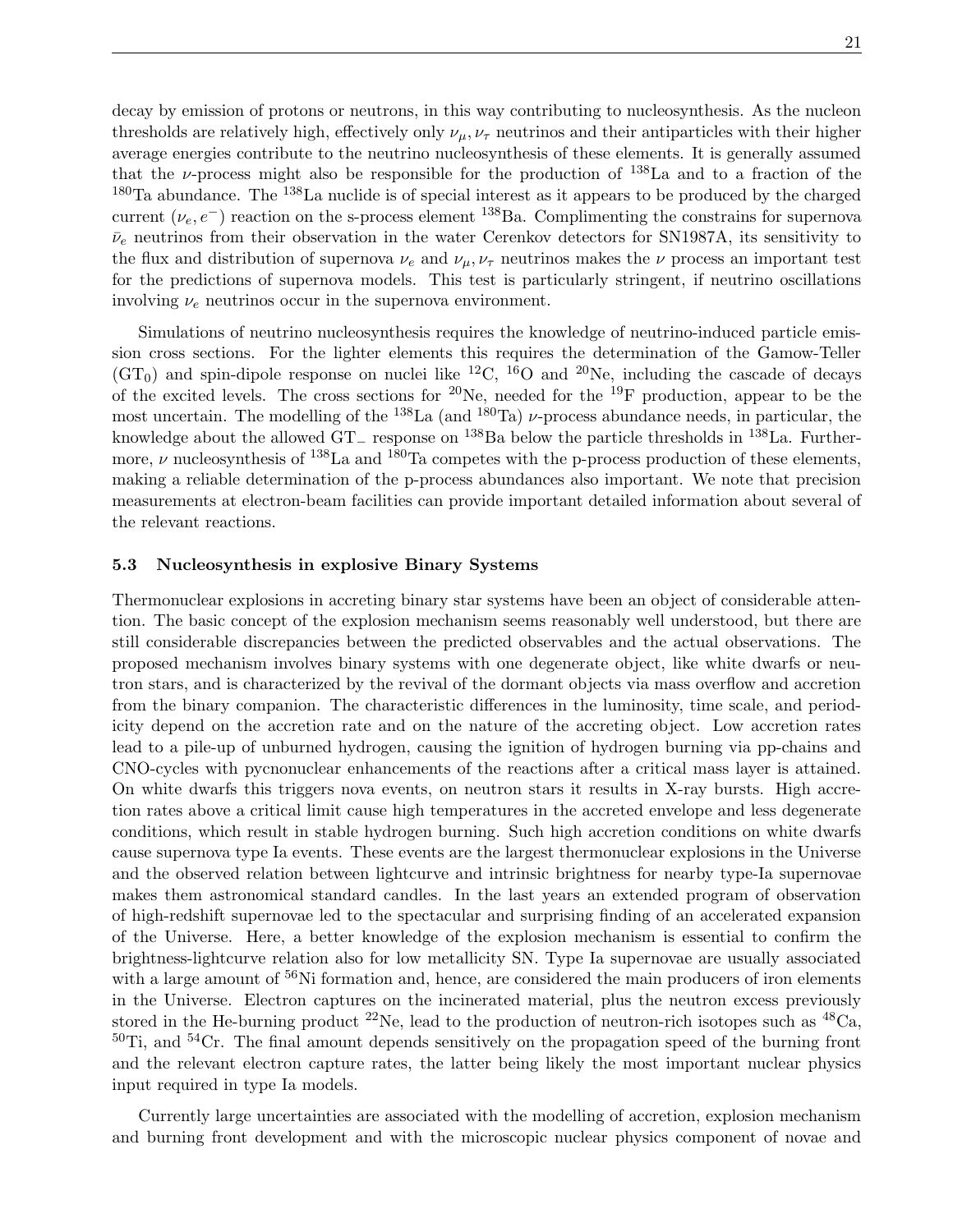X-ray bursts. The nuclear energy generation provides the observed luminosity of the event, the combination of rapid mixing, convection and far-off-stability nucleosynthesis is responsible for the observed abundances in the ejecta. Simulations of novae and X-ray bursts will noticeably benefit from post-accelerator facilities for radioactive ion-beams. After the pioneering work at Louvain-la-Neuve, new facilities just started operation at CERN (Rex-Isolde), at Ganil (Spiral) and at TRIUMF (ISAC-1) which promise to remove the uncertainties of some of the key reactions involved in the respective nuclear networks.

Novae White dwarfs, which are extremely dense degenerate stars, constitute the final phase of the evolution of low and intermediate mass stars. Their composition is mainly C, O or O, Ne, depending on the progenitor mass. Accretion of hydrogen-rich material from the envelope of a companion star and its mixing into the white dwarf matter leads to the onset of hydrogen burning under degenerate conditions. After accretion of a critical amount of matter, the hydrogen is burned explosively via the hot CNO, NeNa and MgAl cycles at high temperature  $(T \leq 2.10^8 K)$  and density  $(\rho \approx 10^4 \text{ g/cm}^3)$ . The burning products are ejected into the interstellar medium, where they can be detected by astronomical observations, which put important constrains on the models.

The principal interest in novae modelling in the past five years focussed on the synthesis of the radioactive isotopes <sup>7</sup>Be, <sup>18</sup>F, <sup>22</sup>Na and <sup>26</sup>Al. The observation of the characteristic gamma-ray emission of these isotopes from a nearby nova is among the objectives of the European satellite INTEGRAL. Comparison of the observed isotopic yields with model results will give stringent constrains to some model parameters, and in particular on the still uncertain mixing process of the accreted hydrogen with the white dwarf material and the magnitude of the ejected mass. Nuclear astrophysics in Europe is especially well prepared to advance significantly in these questions with the availability of a stateof-the-art hydrodynamical nova code at Barcelona and the large amount of INTEGRAL data to be expected. However, some important nuclear input to these models is still needed to achieve this goal, especially reaction cross sections involving unstable isotopes.

The nuclear reaction network in nova explosions extends up to mass  $A \approx 35$  and includes proton capture reactions on several short-lived isotopes on the neutron-deficient side of the stability valley. The determination of the relevant cross sections has begun in some pioneering experiments at radioactive ion-beam facilites like ORNL, Argonne and Louvain-la-Neuve for the  $^{18}F(p,\alpha)$  reaction, which determines the final amount of  $^{18}F$  synthesized in novae. This isotope is detectable in the first few hours after the explosion in the expanding shell of the ejected material by the characteristic  $e^+e^$ annihilation radiation following its  $\beta$ -decay. Other important reactions for the synthesis of <sup>22</sup>Na and <sup>26</sup>Al include e.g. the short-lived isotopes <sup>21</sup>Na and <sup>25</sup>Al. The flow out of the MgAl-cycle to higher masses passes by several neutron-deficient P and S isotopes. For all these isotopes, including also some stable ones, proton capture cross sections at thermonuclear energies must be determined.

Much progress will certainly come in the near future from the availability of beams of these unstable isotopes at radioactive ion-beam facilities. Reaction cross sections at nova temperatures are generally very small and indirect approaches, like transfer reactions, ANC or the recently developed Trojan horse method will play an important role besides direct measurements to determine proton and  $\alpha$ -particle spectroscopic factors and branching ratios, needed for the determination of thermonuclear reaction yields. However, also some capture cross sections on stable isotopes have to be known with improved accuracy making facilities for stable isotopes an important complement to the radioactive ion-beams in the near future.

X-Ray Bursts For an X-ray burst, the thermonuclear runaway is triggered by the ignition of the triple-alpha reaction and the break-out reactions from the hot CNO cycle. Therefore the on-set of the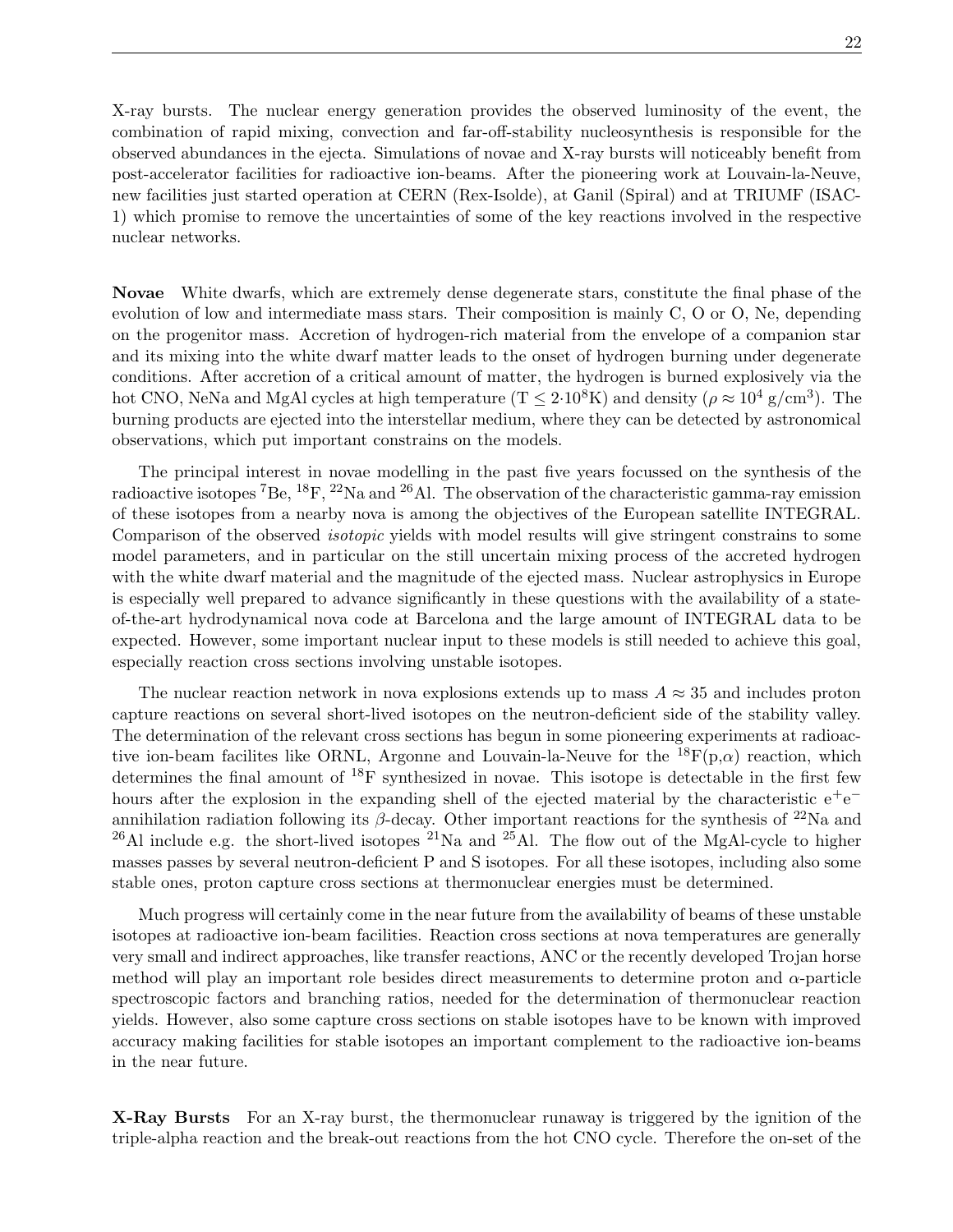X-ray burst critically depends on the rates of the alpha capture reactions on  $^{15}O$  and  $^{18}Ne$ . Although recently progress in experimentally determining these rates has been achieved by using either indirect techniques or radioactive ion-beams in inverse kinematics, both rates are not known with the necessary accuracy. The thermonuclear runaway is driven by the  $\alpha p$ -process and the rapid proton-process (short rp-process) which convert the initial material rapidly to  $56$ Ni causing the formation of Ni oceans at the neutron star surface. The  $\alpha p$ -process is characterized by a sequence of  $(\alpha, p)$  and  $(p, \gamma)$  reactions processing the ashes of the hot CNO cycles, <sup>14</sup>O and <sup>18</sup>Ne, up to the <sup>34</sup>Ar and <sup>38</sup>Ca range. The rp-process represents a sequence of rapid proton captures up to the proton drip-line and subsequent β-decays of drip-line nuclei processing the material from the argon, calcium range up to  $56$ Ni and beyond. The runaway freezes out in thermal equilibrium at peak temperatures of around 2.0 to 3.0 billion degrees Kelvin. Re-ignition takes place during the subsequent cooling phase of the explosion via the rp-process beyond <sup>56</sup>Ni. The nucleosynthesis in the cooling phase of the burst alters considerably the abundance distribution in atmosphere, ocean, and subsequently crust of the neutron star. This may have a significant impact on the thermal structure of the neutron star surface and on the evolution of oscillations in the oceans.

To verify the present models nuclear reaction and structure studies on the neutron deficient side of the line of stability are essential. Measurements of the break-out reactions will set stringent limits on the ignition conditions for the thermonuclear runaway, measurements of alpha and proton capture on neutron deficient radioactive nuclei below <sup>56</sup>Ni will set limits on the time-scale for the actual runaway, but will also affect other macroscopic observables. Recent simulations of the X-ray burst characteristics with self-consistent multi-zone models suggested a significant impact of proton capture reaction rates between A=20 and A=64 on expansion velocity, temperature and luminosity of the burst. Clearly, more experimental data are necessary to remove the present uncertainties.

Nuclear structure and nuclear reaction measurements near the doubly-closed-shell nucleus <sup>56</sup>Ni determine the conditions for the re-ignition of the burst in its cooling phase. Structure and reaction measurements beyond <sup>56</sup>Ni, in particular the experimental study of 2-proton capture reactions bridging the drip-line for even-even  $N = Z$  nuclei like <sup>68</sup>Se and <sup>72</sup>Kr etc., are necessary to determine the final fate of the neutron star crust. These reaction measurements have to be complemented with decay studies. Of particular importance are beta-decay studies of isomeric and/or thermally populated excited states, which are not accessible by experiment with present equipment. In general there is a substantial need for nuclear structure information at the proton drip-line, especially in the Ge - Kr mass region and most likely up to the Sn-Te-I mass range where the endpoint of the rp-process is expected. The information needed to calculate the flow of nuclear reactions in X-ray bursts includes masses, lifetimes, level structures, and proton separation energies.

After an X-ray burst most of the breeded material is accumulated on the surface of the neutron star where it still is heated by the matter (hydrogen) which flows from the companion in the binary. This heating is highly non-symmetric and occurs mainly at the poles. It forces a pressure on the Xray burst material underneath, and if the pressure exceeds certain thresholds, nuclei in this material can undergo electron captures. Due to nuclear pairing arguments, the capture will always be in a two-step process where mainly the latter generates some energy which will be released and can be absorbed in the vicinity. The matter will sink deeper into the neutron star, reaching higher densities and then undergoing further electron captures and ultimatively pycnonuclear reactions. The released energy in the captures and the pycnonuclear reactions can be locally stored in the neutron star's ocean and crust and will affect their thermal properties. To model such reaction sequences and their consequences, masses and electron capture rates on neutronrich nuclei are needed; an improved description of pycnonuclear reactions is desirable.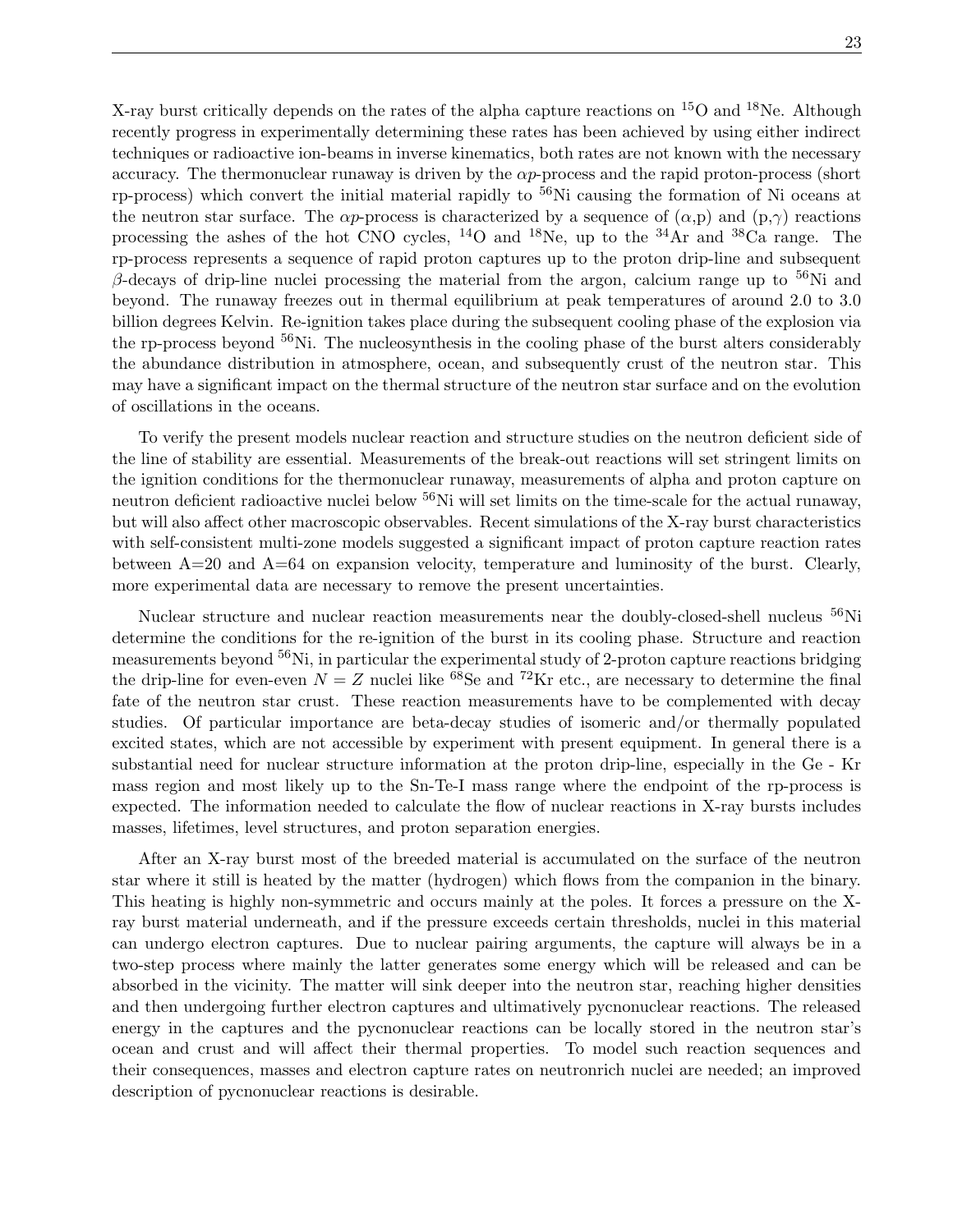#### 5.4 R-process

About half of the elements beyond Fe are produced via neutron-captures in very neutron-rich environments. The existence of abundance peaks, connected with the major neutron shell-closures, witnesses that neutron-captures have occured far from the valley of stability. Observations of r-process abundances in ultra-poor metal stars by the Hubble Space Telescope reveal what happened in the early age of the Galaxy, when primordial r-nuclides were formed. It is remarkable to see that the abundances of heavy-mass nuclei (beyond  $A=130$ ) are solar-like and very similar in those stars, although they originate from very different regions of the galactical halo. Therefore, the robust r-abundance pattern above A=130 may be a signature of a unique early "main" r-process of primary nature. Below A=130, one observes "underabundances" in these stars compared to solar ones, with a strong odd-even-Z staggering, which is not present in solar r-material. The missing part to the solar pattern reflects the need for a second "weak" r-process of secondary nature, supported also by geochemical evidence from meteorites. These observations, added with the measured isotopic abundances of Eu and Ba, are a major breakthrough in our view of the r process and of the chemical evolution of the elements.



## **r−Process Abundances in Halo Stars**

Figure 10: Elemental abundances in three metal-poor halo stars as compared to solar r-material, courtesy from J. Cowan

These findings are supported and supplemented by the abundance patterns of certain refractory inclusions of meteorites which reflect the stellar events in which they were formed. Large isotopic anomalies, with respect to solar, are found in some grains which point to a very neutron-rich production environment. The use of new ionic nanoprobes, which could reveal the composition of sub-micrometer size pre-solar grains, is expected to improve our understanding of the r-process.

Even if the high entropy bubble and neutron-star mergers are likely sites, the exact environment(s), where the r process(es) occurs, still remains a great mystery at present time. We know, however, that rprocess nucleosynthesis is a dynamical process in which the r-process path in the nuclear chart depends on the changing conditions of the stellar environment. In hot and very neutron-dense environments, neutron-captures occur on very short timescales and quickly equilibrate with photodisintegrations for nuclei with low neutron separation energies. In such cases, the important parameters for modelling the r-process nucleosynthesis are the masses, which fix the location of the waiting points in each isotopic chain, the  $\beta$ -decay half-lives and the P<sub>n</sub> values, which determine the amount of r-progenitors accumulated and to which extent their decay occurs via delayed-neutron(s) emission(s). When the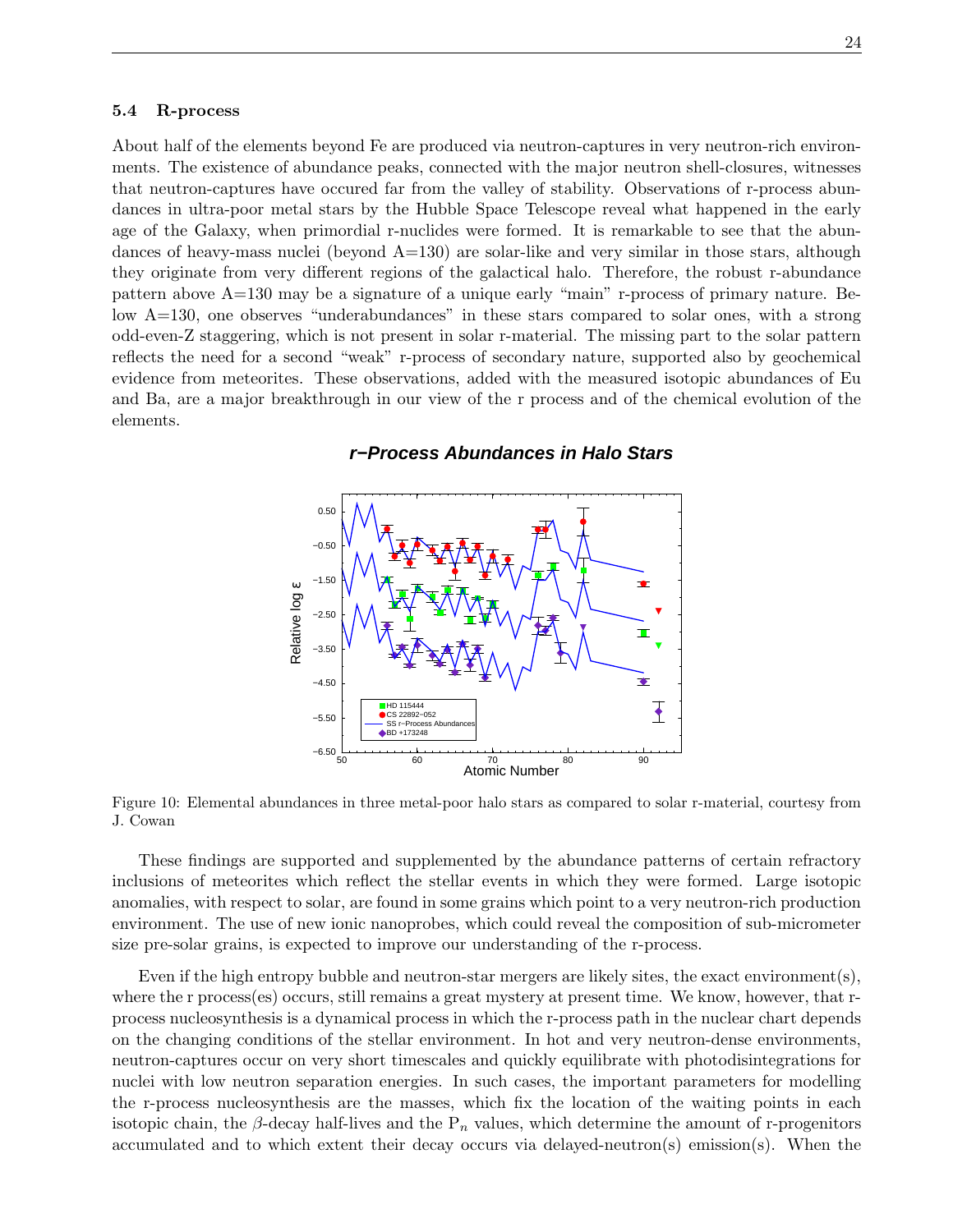r-process matter reaches lower neutron densities, at which  $\beta$ -decay times are shorter than neutroncapture times, branchings in each isotopic chain occur. It is of key importance to determine the three properties (β-decay half-lives, masses and neutron-capture cross-sections), especially at and around the major neutron closed-shells N=50, 82, and 126, associated with the r-abundance peaks. These magic nuclei (called waiting points) have also longer life-times than their non-magic neighbors and regulate the mass-flow and duration of the r-process.



Figure 11: The current knowledge of nuclear masses. Preliminary results obtained on-line from the fragmentation or from the fission of a <sup>238</sup>U beam are shown in yellow color, courtesy of Y. Litivinov

As recent major experimental breakthroughs, the  $\beta$ -decays of about 30 neutron-rich nuclei on the r-process path(s) have been measured at the ISOLDE facility, including those of the  $N = 82$  waiting points <sup>130</sup>Cd and <sup>129</sup>Ag. These new results, added to the previous studies at the N=50 closed shell, are important data needed to put constrains on the astrophysical conditions for the build-up and break-out of the A=80 and A=130 r-abundance peaks.

Atomic masses for nuclei far from stability might hold the key for the understanding of nuclear structure in the yet unexplored parts of the nuclear chart. Their knowledge is particularly essential for r-process simulations. In recent years the GSI at Darmstadt has developed a succesful program measuring masses of short-lived fission fragments of a high-energy Pb beam using time-of-flight and Schottky methods; as an illustrative example Fig. 11 shows more than 70 new masses in the  $N = 50$ and 82 region obtained at the GSI with the isochronous time-of-flight method. The proposed GSI upgrade with a much higher primary beam intensity and an order of magnitude larger acceptance of the proposed cooler ring promises to measure several hundreds new masses on neutron-rich nuclei, including those of crucial r-process waiting points. Such data are essential to better constrain the location of the r-process for given stellar conditions and will also provide much needed information about potential shell-structure effects. Here, a strongly debated current issue is whether the shell gap in very neutron-rich nuclei (particularly for  $N = 82$ ) is noticeably less pronounced than in stable nuclei. Such an effect would have significant impact on the r-process abundance pattern at the low-A wing of the peaks. Its firm verification, however, needs further experimental study of the r-process progenitor nuclei in the vicinity of the shell closure. In particular, major developments have to be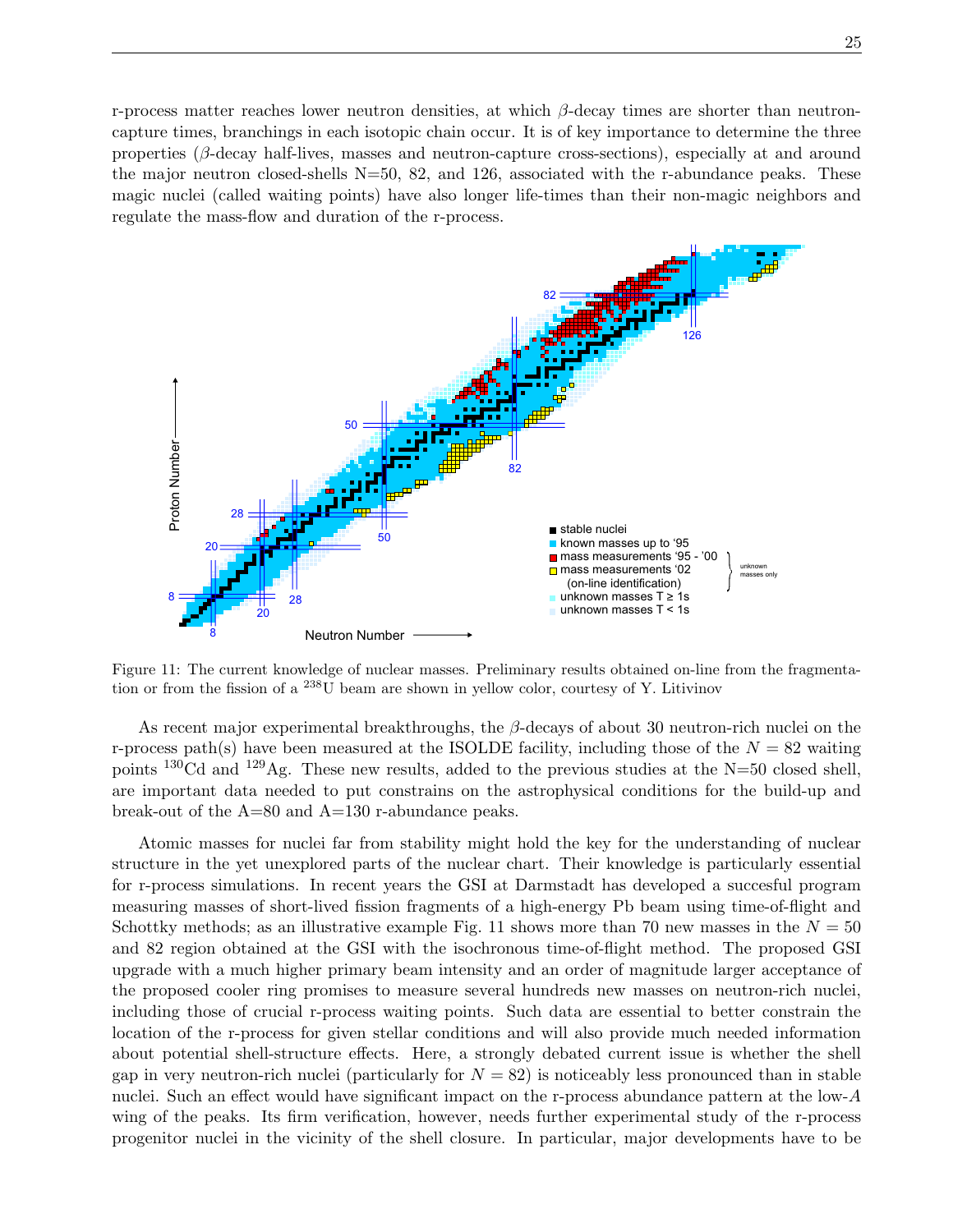started to produce and study the refractory elements (Mo to Pd) around N=82.

There are currently no data available for r-process nuclei in the region of the  $N=126$  shell closure, which is associated with the third r-process peak at around  $A \sim 195$ . This is likely to change, when this region can be reached by the high-energy fragmentation of Pb or U beams at GSI. These key experiments will then open a new era in nuclear structure and r-process research, in particular delivering the first measurements of halflives for  $N = 126$  waiting points. Beyond  $N = 126$ , the r-process path reaches regions where nuclei start to fission, demanding an improved knowledge of fission barriers in extremely neutron-rich nuclei to determine where fission terminates the neutron capture flow and prevents the synthesis of superheavy elements with Z>92. If the duration time of the r-process is sufficiently long (as it could be found in neutron star mergers), the fission products can capture again neutrons, ultimately initiating "fission cycling" which can exhaust the r-process matter below  $A = 130$  and produce heavy nuclei in the fission region. Fission can in particular influence the r-process abundances of Th and U. This would change the Th/U r-process production ratio with strong consequences for the age determination of our galaxy, which has recently been derived from the observation of these r-nuclides in old halo stars.

The direct measurement of neutron-capture cross sections on unstable nuclei is technically not feasible. This goal can, however, be achieved indirectly by high resolution  $(d,p)$ -reaction, which are considered the key tool to study neutron capture cross sections of rare isotopes at radioactive nuclear beam facilities. For r-process nuclides, particular technical advancements need to be made to produce the required beams of a few MeV/nucleon. Studies of beta delayed-neutron decays can help to determine the existence of isolated resonances above the neutron-emission threshold in the daughter nucleus. Such experimental studies will be performed for selected nuclei, in particular at the neutron shell closures, to guide and to constrain global theoretical models. Of particular importance are detailed studies of the soft pygmy resonance which are energetically expected around the neutron threshold and can strongly influence neutron capture cross sections.

### 6 Non-thermal nucleosynthesis

Spallation reactions induced by highly energetic particles, in particular by Galactic Cosmic Rays (GCR), are a well-established production mechanism for several light elements (Li, Be, and B) and for some isotopic anomalies in meteorites [18].

The understanding of the isotopic composition of the GCR at energies around one GeV per nucleon for elements up to Fe, has progressed significantly by observations made with spacecrafts like ACE and ULYSSES and balloon flights. Data for heavier elements are expected for the near future. This data record will serve to elucidate the origin and the source composition of the GCR, as well as their propagation and the associated production of secondary GCR nuclei by fragmentation reactions with H and He nuclei in the interstellar medium (ISM) [19]. A reliable modelling of the involved nuclear network is crucial. Of particular importance are the various spallation cross sections in the several hundred MeV to several GeV per nucleon range. Proton induced fragmentation cross sections for most of the light elements were determined at BEVALAC, SATURNE and recently at the GSI fragment separator and an extensive set of accurate data is available to interpret the GCR composition up to Fe/Ni. This effort must be continued to heavier elements and accompanied by theoretical studies to obtain a complete set of cross section data to interpret the observations.

Recent observations of the abundances of the light elements Li, Be, and B in metal-poor stars force us to modify our understanding of the Galactic chemical evolution of these elements. In the standard spallation model it is assumed that these elements are solely made by fragmentation reaction on CNO nuclei in the ISM, induced by fast protons and  $\alpha$ -particles in the GCR. However, the new data suggest that significant amounts of Li, Be and B may be produced in OB associations, i.e. groups of stars that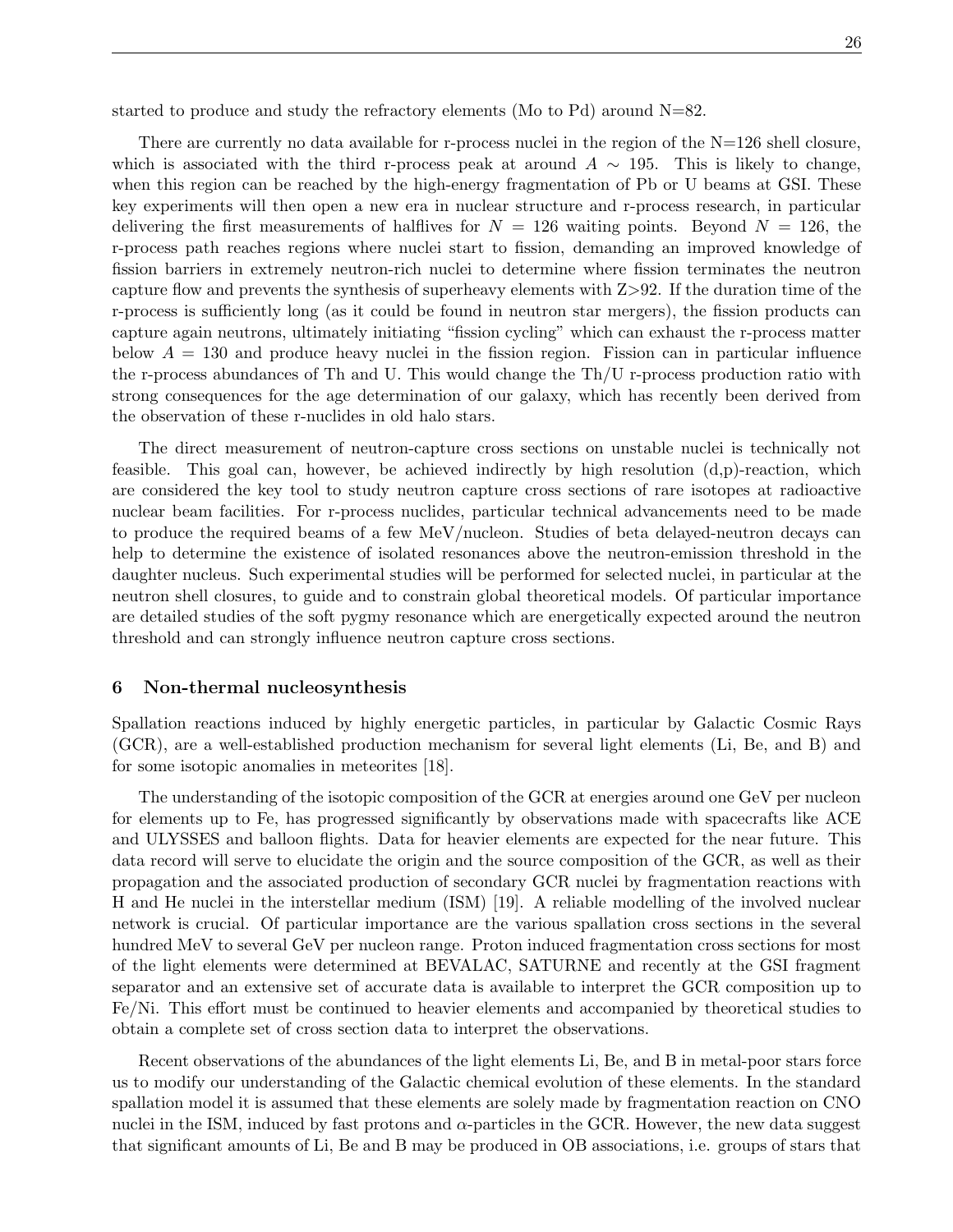

Figure 12: Artist impression of the INTEGRAL satellite. It combines unprecedented angular resolution (12 arcmin with the imager IBIS) and energy resolution (2.3 keV at 1.3 MeV with the spectrometer SPI) for gammaray astronomy. Among the scientific objectives are the galactic distribution of radioactive isotopes synthesized in stars, novae and supernova explosions and  $\gamma$ -rays from cosmic-ray interactions. Image: ESA/INTEGRAL

are dominated by main-sequence stars of O and B spectral types, via the spallation of accelerated C and O nuclei at energies below several hundred MeV per nucleon. This last process can be dominant in the early Galaxy. Detailed studies of the origin of the particles and their acceleration mechanism in OB associations and in the ISM are clearly needed.

Decisive progress in the solution of these questions is expected from  $\gamma$ -ray astronomy. Many of the nuclear reactions induced by cosmic-ray nuclei are accompanied by prompt de-excitation of excited nuclear levels populated by inelastic scattering, transfer or spallation reactions, or they are followed by delayed  $\gamma$ -ray emission from radioactive species or  $\pi^0$ -particles which are produced in these collisions. The associated nuclear  $\gamma$  rays will be observed by future space missions like INTEGRAL, AGILE and GLAST. For example, these missions will detect strong  $\gamma$ -lines produced in inelastic scattering of cosmic-ray protons and  $\alpha$ -particles on nuclei like <sup>12</sup>C, <sup>16</sup>O and <sup>56</sup>Fe, which are abundant in the ISM, and from  $\alpha$ - $\alpha$  reactions. As this  $\gamma$ -ray production is most effective for cosmic rays below a few hundred MeV per nucleon, the observed lines and their intensities can be converted into the determination of the cosmic-ray spectrum in this energy range. Similar  $\gamma$ -ray production occurs in strong solar flares. This field will benefit tremendously from the dedicated observations expected from the RHESSI spacecraft.

To make optimal use of the detailed high-resolution spectroscopic informations from INTEGRAL and RHESSI, progress in our knowledge of the various  $\gamma$ -ray emission processes and the completion of the required cross section data base are needed. In particular, differential particle and  $\gamma$ -ray cross sections and particle- $\gamma$  correlations from threshold to typically one hundred MeV per nucleon must be known to interpret the observed line shapes. To complete the data base, cross sections above the  $γ$ -production threshold for proton- and  $α$ -induced reactions on the abundant nuclear species in the ISM between  ${}^{12}$ C and  ${}^{56}$ Fe are required. This is a task which is well suited for tandem accelerators at university or smaller research laboratories. The experimental efforts have to be accompanied by systematic optical model calculations.

Recent studies of extinct radioactivities in meteorites indicate that the gas and dust disk of the solar system might have been irradiated by energetic particles during a relatively short period of the solar system formation. By analogy with solar flares, where the energetic particle composition is greatly enhanced in  ${}^{3}$ He, it is assumed that  ${}^{3}$ He-induced reactions on relatively abundant nuclei like  $^{24}$ Mg and <sup>40</sup>Ca could have produced an important amount of the exctinct <sup>26</sup>Al and <sup>41</sup>Ca nuclides. To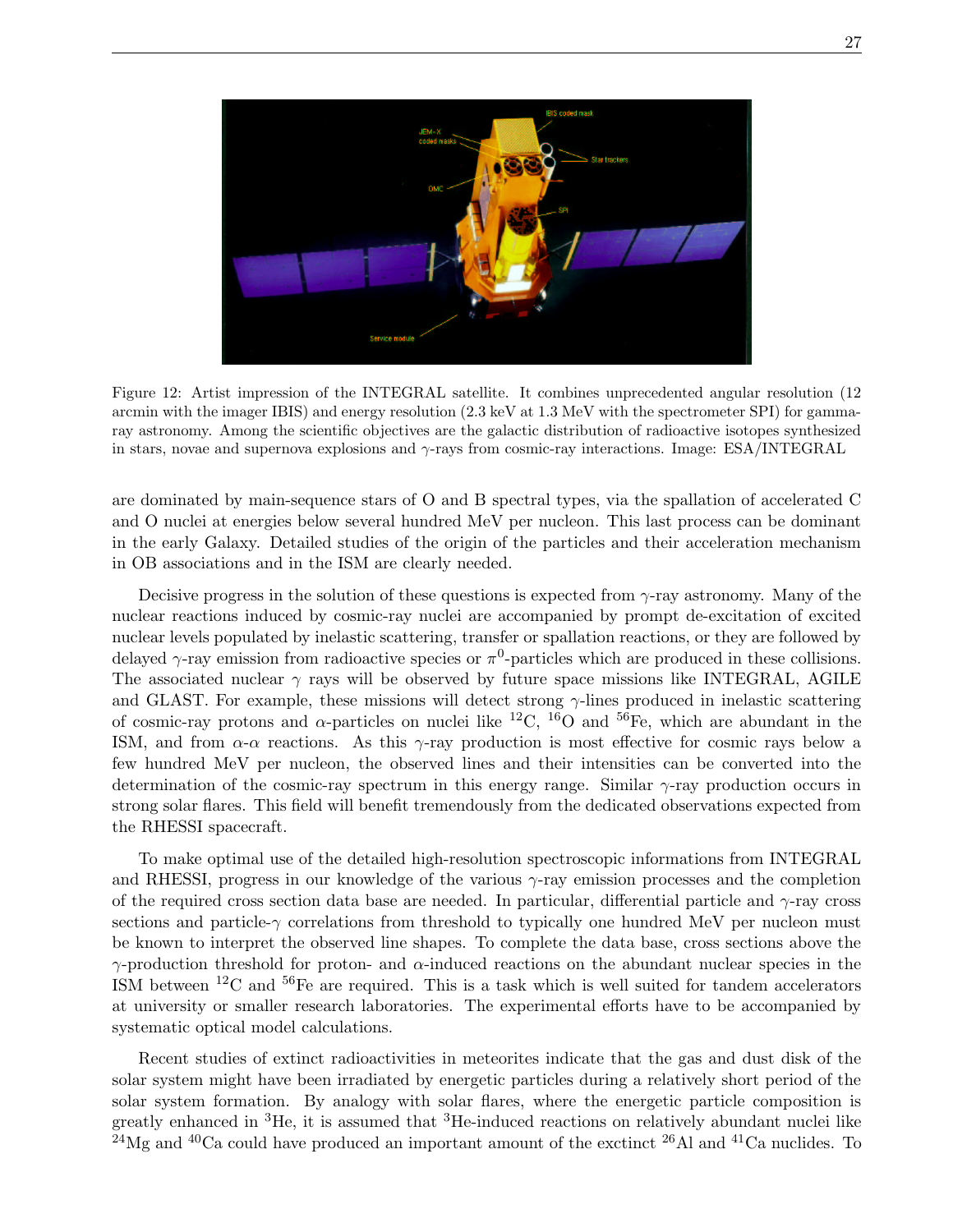test this hypothesis, which could have far-reaching consequences for our understanding of the solar system formation, measurements of several specific cross sections, especially for <sup>3</sup>He-induced reactions below hundred MeV per nucleon are required.

# 7 Nuclear modelling

The specific astrophysical conditions make a direct experimental determination of required nuclear input often impossible. Thus, despite important effort in the last decades to measure astrophysically relevant data, theoretical models are often needed to translate these data from laboratory to stellar conditions. For example, most charged-particle induced reactions at stellar energies, i.e. at energies far below the Coulomb barrier, have cross-sections that are far too low to be measured at the present time (Sect. 3). Stellar reactions often concern unstable or even exotic (neutron-rich, neutron-deficient, superheavy) species for which no experimental data exist. Certain astrophysical applications like the r- or p-processes (see Sect. 5) involve thousands of unstable nuclei for which many different properties have to be determined (including ground and excited state properties, strong, weak and electromagnetic interaction properties). In high-temperature environments, thermal population of excited states by electron or photon interactions, as well as ionization effects significantly modifies the nuclear properties in a way which is impossible to measure in the laboratory. For all these extreme conditions found in astrophysical environments, theorists are requested to supply the required nuclear input if it is experimentally not available.

The description of the many nuclear processes in stars requires a careful and accurate account of all physically relevant input data so that nuclear models have to be "physically accurate" and "globally applicable" at the same time. A global description of all required nuclear input within one unique model ensures a coherent prediction of all unknown data. The need of extrapolating data from experimentally known regions favors microscopic models with a sound first-principle foundation.

Many global microscopic approaches have been developed for the last decades and are now more or less well understood [20]. However, they were almost never used for practical applications, because of their lack of accuracy in reproducing experimental data on a global scale. The low global accuracy mainly originated from computational complications making the determination of free parameters in the models by fits to experminental data time-consuming. This shortcoming has been overcome in recent years and todays microscopic models can be tuned to the same level of global accuracy as the phenomenological multi-parameter models, which have conventionally been used to describe experimentally unknown input in astrophysical scenarios. The following subsections describe some of the advances and future needs in nuclear modelling.

## 7.1 Reaction models

As the degrees of freedom increase drastically with the number of nucleons, models of different sophistication have to be chosen for the various regions in the nuclear chart. Exact calculations using realistic nucleon-nucleon interactions, e.g. by Green's Function Monte Carlo techniques, are restricted to light nuclei. As an alternative, methods based on effective field theory have recently been developed for few-nucleons systems. Both approaches have demonstrated their ability to reliably describe reactions with light nuclei.

Another useful tool for the extrapolation of data for reactions of light and certain medium-heavy nuclei is the microscopic cluster model which groups the nucleons into clusters and determines the totally antisymmetrized relative wave functions between the various clusters by solving the Schrödinger equation for a many-body Hamiltonian with an effective nucleon-nucleon interaction. This approach has the major advantage of providing a consistent description of bound, resonant, and scattering states of a nuclear system and has successfully been applied to determine the low-energy cross sections for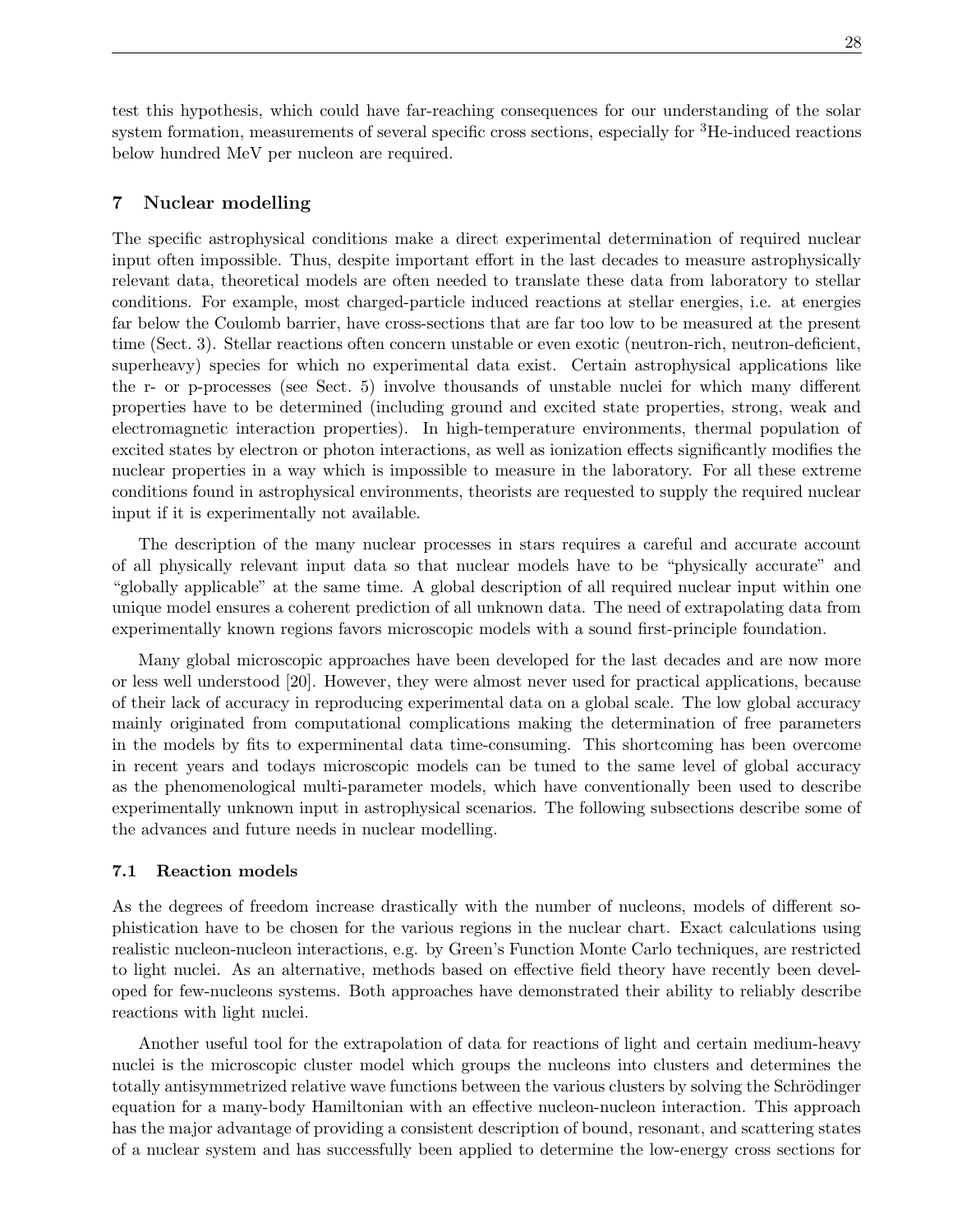many astrophysically important reactions. Despite these successes, more effort in that direction is obviously needed.

For reactions involving heavy nuclei, most of the cross section calculations needed for nucleosynthesis applications are based on the statistical Hauser-Feshbach model. This model makes the fundamental assumption that the process proceeds via the intermediate formation of a compound nucleus in thermodynamic equilibrium. This assumption is justified if the level density in the compound nucleus at the projectile incident energy is large enough to ensure an average statistical superposition of states. However, when the number of available states in the compound system is relatively small, as this is the case for many proton capture reactions in the rp-process, the capture process is mainly dominated by direct electromagnetic transitions to a bound final state. In general, direct reactions play an important role for light, closed-shell or exotic neutron-rich systems for which no resonant states are available.

Both the direct and statistical models have proven their ability to predict cross sections accurately. However, these models suffer from uncertainties stemming essentially from the predicted nuclear ingredients describing the nuclear structure properties of the ground and excited states, and the strong, weak and electromagnetic interaction properties. The description of these fundamental nuclear properties will benefit significantly from recent progress and future advances in microscopic and semi-microscopic models which we will describe in the next subsections.

# 7.2 Ground state properties

Global mass models have recently been derived within the non-relativistic Hartree-Fock and relativistic Hartree methods. Making use of a Skyrme force which has been adjusted to essentially all known masses, it has been demonstrated that the microscopic Hartree-Fock approach can successfully compete in overall reproduction of the measured data with the most accurate empirical droplet-like formulas available nowadays. This quality is achieved not only when the pairing force is described in the BCS approximation, but also when the Bogoliubov method is adopted (HFB model), which treats the nuclear single-particle and pairing properties self-consistently. Although complete mass tables have now also been derived within the HFB approach, further developments which affect the mass extrapolations towards the neutron drip-line are still needed. Moreover, effective interactions for the present state-of-the art mean field models have to be developed which consistently describe the many observables needed (such as giant dipole or Gamow-Teller excitations, infinite nuclear matter properties). These various nuclear aspects are extremely complicated to reconcile within one unique framework and the quest towards universality will most certainly be a focus of nuclear physics research for the coming decade. This quest will tremendously benefit from future developments in nuclear models beyond the mean-field approach, like the shell model or the cluster expansion approaches.

## 7.3 Nuclear level densities

Until recently, only classical approaches were used to estimate nuclear level densities for practical applications. Several approximations used to obtain the nuclear level density expressions in an analytical form can be avoided by quantitatively taking into account the discrete structure of the single-particle spectra associated with realistic average potentials. In a recent global calculation, based on the HF-BCS model, it has been shown that all the experimentally available level density data can be described to an accuracy comparable with the widely used phenomenological formulas. Important effort still has to be made to improve the microscopic description of collective (rotational and vibrational) effects, as well as their dependence on the excitation energy. It looks promising that such calculations can soon be performed within the Shell Model Monte Carlo (SMMC) approach which allows the description of nuclear properties at finite temperature and has recently been successfully adopted to microscopically derive level densities for medium-mass nuclei. The SMMC model considers correlations among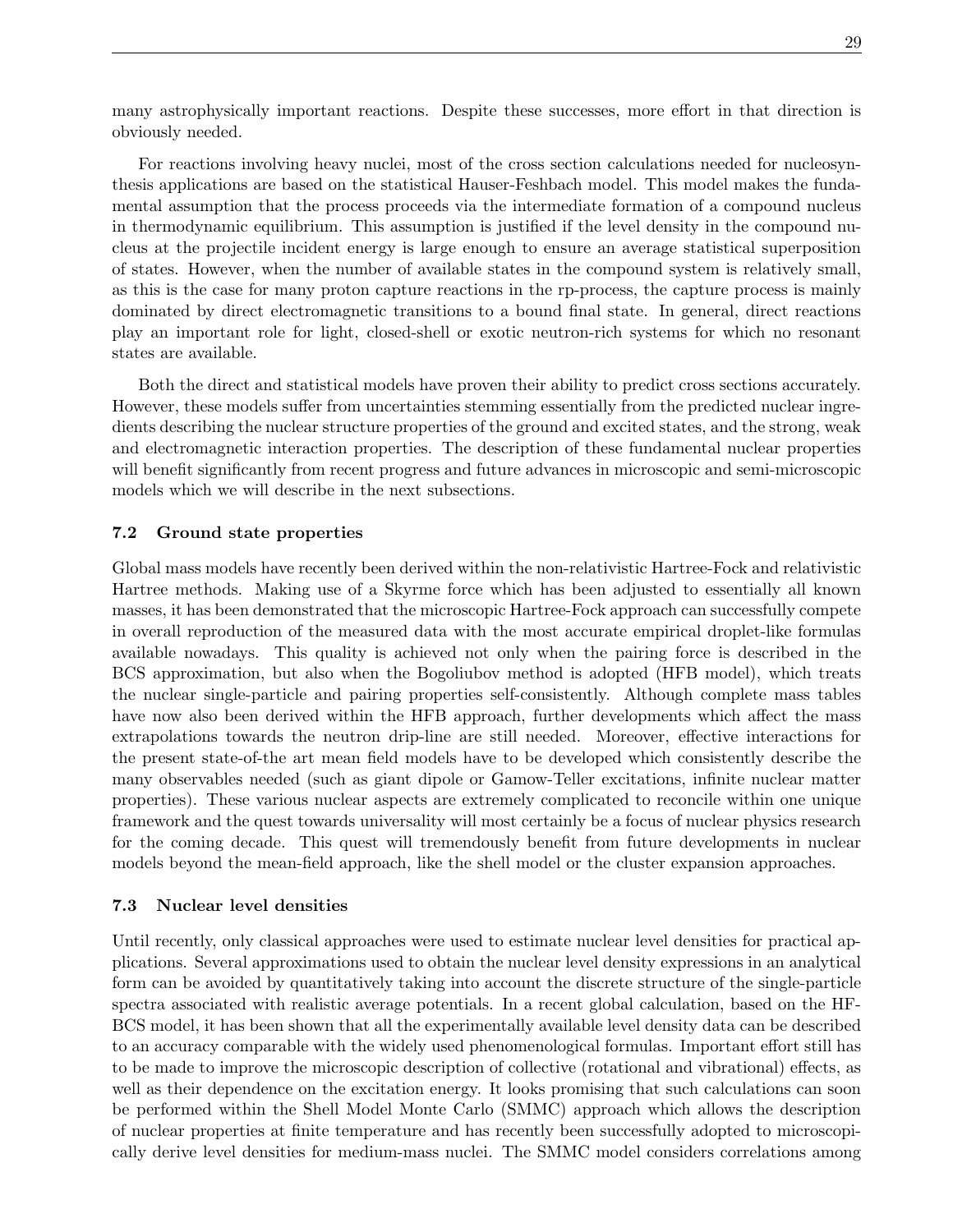valence nucleons by a realistic interaction and, hence, treats pairing correlations in the ground and excited states consistently. Such a coherent description in level density models based on mean-field approaches is still needed. Future global combinatorial and shell model calculations of level densities will significantly improve the reliability of the predictions for exotic nuclei. These studies are eagerly awaited.

# 7.4 Optical potentials

Conventional global optical potentials are parametrized in nuclear astrophysical applications by a Woods-Saxon form. Recently a nucleon-nucleus optical potential has been derived from the Reid hard core nucleon–nucleon interaction within the framework of the Brückner–Hartree–Fock (BHF) approximation. This potential has been empirically renormalized to reproduce scattering and reaction observables for a large set of spherical and quasispherical nuclei in a wide energy range from the keV region up to 200 MeV. Although the resulting potential clearly represents a significant improvement, more future work is needed. In particular, the asymmetry component in the potential has to be improved to guarantee a reliable and accurate description of extremely neutron-rich nuclei. To achieve this goal BHF calculations of asymmetric nuclear matter would be most useful.

The derivation of reliable  $\alpha$ -nucleus optical potentials is much more complicated and the latest developments are rather scarce. The very low energies which are of relevance in astrophysical environments (far below the Coulomb barrier) make the extrapolation of global potentials quite uncertain as has been demonstrated by the results of the recent  $^{144}Sm(\alpha, \gamma)^{148}Gd$  experiment (see Sect. 5). For these reasons, new global potential parametrizations of Woods-Saxon or double folding types have been proposed in order to better take into account the strong energy and nuclear structure dependence which affects the absorptive part of the potential at low energies. However, experimental data at low energies (elastic and inelastic scattering,  $\alpha$ -capture or  $(n,\alpha)$  cross sections) are scarce making the predictive power of the new parametrizations still uncertain. Much theoretical and experimental work remains to be done in this area.

# 7.5  $\gamma$ -ray strength functions

The radiative neutron capture rate at energies of relevance in astrophysics is sensitive to the lowenergy tail of the giant dipole resonance, in particular if pygmy resonances exist close to the neutron threshold as recently been suggested by some experiments and model calculations. The E1 strength distribution is conventionally described by a generalized Lorentzian model. Due to its importance, however, improved global descriptions are warranted. A first systematic and microscopic attempt to derive global E1-strength functions is based on spherical QRPA calculations adopting a Skyrme force. Future calculations should be based on the HFB-QRPA model to guarantee a consistent description of pairing correlations and should consider nuclear deformation and higher-order QRPA effects. Such studies are expected to increase the reliability of the present predictions.

# 7.6  $\beta$ -decay rates

The reliable calculation of  $\beta$ -decay rates is strongly complicated by the fact that the rates are highly sensitive to the low-energy wing of the spin-isospin response functions introducing a strong nuclear structure dependence. Recently first attempts to derive these rates based on a fully self-consistent HFB plus QRPA description of the ground state and  $\beta$ -decay properties have been made. Although promising, these calculations clearly need improvements. In particular, the global calculations should be based on a mass-independent finite-range effective nucleon-nucleon interaction that ensures a universal and accurate description of the spin-isospin excitations of arbitrary multipolarity in the whole nuclear chart. Furthermore, such fully self-consistent models for spherical and deformed nuclei need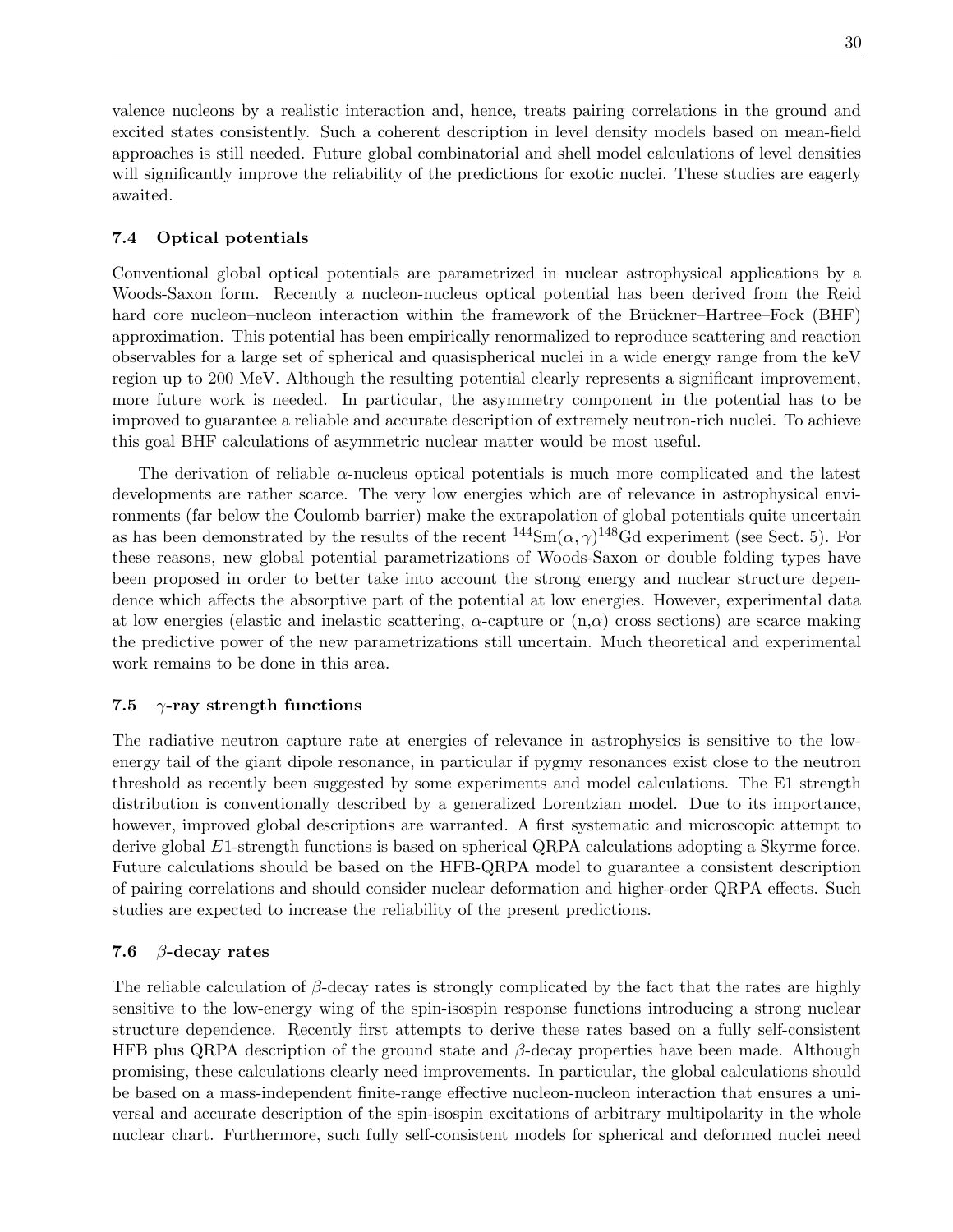to be developed. Currently the reproduction of ground-state properties and the spin-isospin excitation with the same value of the Landau-Migdal interaction (as extracted from experimental data) is an open problem. In addition, the influence of forbidden transitions and higher-order QRPA effects on the  $\beta$ –decay rates need to be studied systematically.

Without doubt, the shell model, which takes all correlations among the valence nucleons into account, represents the method of choice to derive  $\beta$ -decay rates. Due to computational limitations, the model is currently restricted to light or intermediate-mass nuclei, and to nuclei with a single closed shell like the r-process waiting points. Extension of the model to heavier nuclei is certainly needed for future astrophysical applications.

# 8 Recommendations

One of the great attractions of nuclear astrophysics is its diversity, which is not only reflected by its strong interdisciplinary character, but also in the need for a wide span of experimental facilities, ranging from major international laboratories to small university-based research laboratories. We constitute therefore with satisfaction that many European research centers, including the GSI, Ganil, Louvain-La-Neuve, Gran Sasso, INFN, KVI Groningen and CERN, have endorsed a strong program towards nuclear astrophysics. At the same time, much of the important progress, which we witnessed in recent years, has been achieved by university groups. Both, the activities at the large research centers and at the university laboratories, have to be continued and extended. This is reflected in our recommendations:

1. At many frontiers in nuclear astrophysics, progress depends decisively on the knowledge of properties of short-lived, exotic nuclei far-off the valley of stability. Determining these properties and experimenting with such short-lived nuclei, as they naturally only occur at the extreme conditions of many astrophysical objects, requires the availability of intense radioactive ion-beams. With highest priority we recommend therefore the immediate construction of the radioactive ion-beam facility at the GSI in Darmstadt. This would make the GSI for many years a world-leader in experimental nuclear astrophysics, ideally supplementing the strong European efforts in astrophysics, cosmology and space research.

Complimentary to fragmentation beams, top-level research in Europe in nuclear astrophysics also requires a second-generation ISOL facility. The construction of EURISOL is therefore highly recommended for the intermediate future.

- 2. The Underground Laboratory at the Gran Sasso has proven itself as a worldwide unique facility devoted to measure astrophysically important nuclear reactions to unprecedently low energies, sometimes even reaching the relevant stellar energies. To optimally exploit the unique opportunities, offered by this laboratory, we recommend with very high priority the installation of a compact, high-current 5-MeV accelerator for light ions equipped with a high-efficiency  $4\pi$ -array of Ge-detectors.
- 3. Traditionally a strong component of the nuclear astrophysics research is carried out by smaller university groups and research laboratories. The expertise of these groups is vital for the field. We recommend, with very high priority, to continue and extend the dedicated nuclear astrophysics programs built around university accelerators. These accelerators also hold a potential for interdisciplinary research in other science areas (material research, life science etc.) providing additional training grounds for young researchers. We also point to the broad educational benefits of dedicated experiments at such university laboratories allowing young researchers to be responsibly involved from the design phase of the experiment to the data taking and analysis.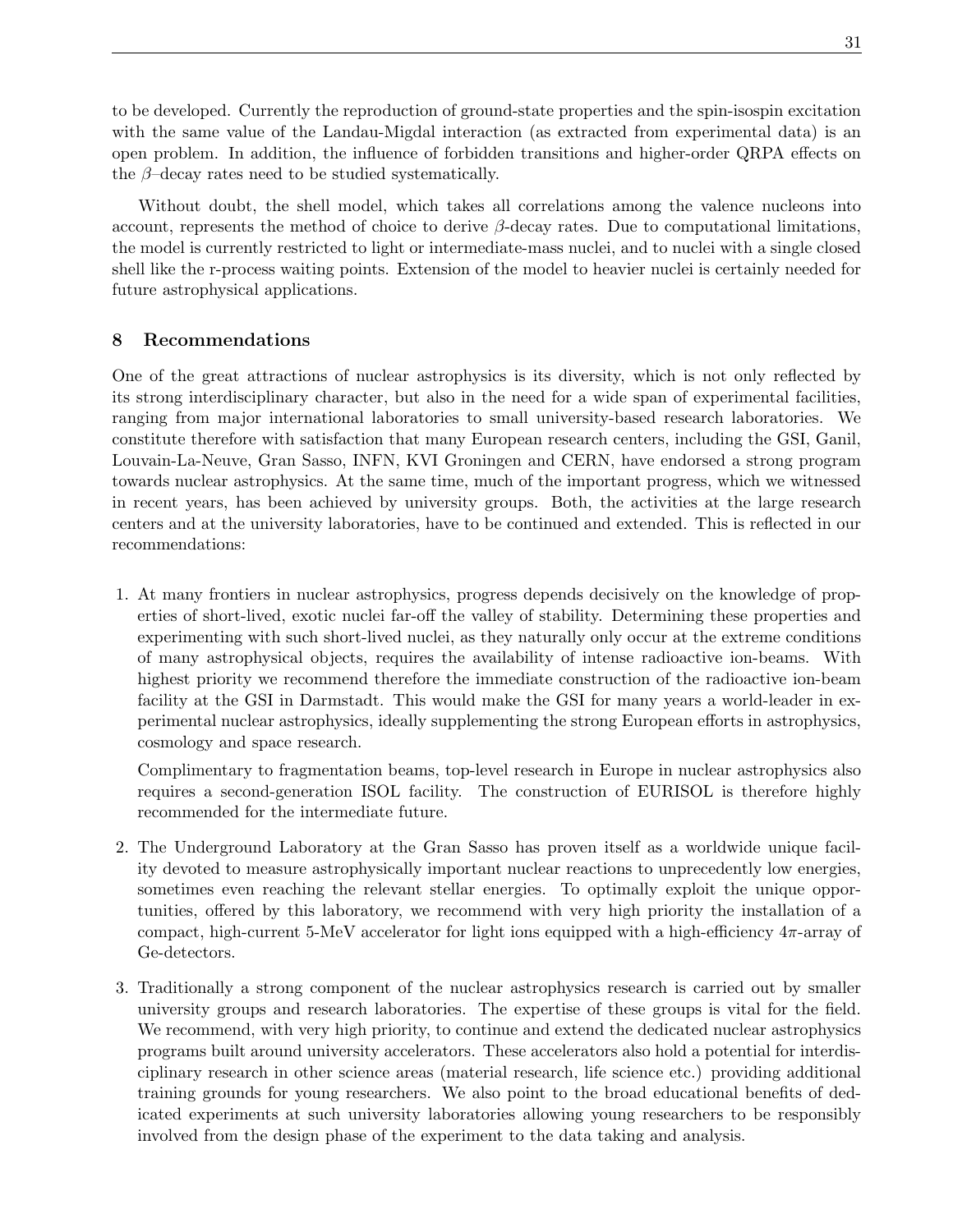4. Many European large-scale facilities have endorsed strong research programs related to nuclear astrophysics. These programs should be continued and extended. In particular, an immediate upgrade of existing facilities like Spiral at Ganil and Rex-Isolde at CERN to accelerate also heavier nuclei is highly recommended, to bridge the gap until the second-generation radioactive ion-beam facilities are operational.

The construction of the new facilities has to be supplemented and supported by the development and construction of appropriate instrumentation and detection devices.

- 5. There is a strong need to develop the necessary infrastructure to coordinate the specific nuclear astrophysics needs like up-to-date and exhaustive data bases. Furthermore, due to the interdisciplinary character of the field, progress in nuclear astrophysics requires an extensive contact and exchange of ideas between theoretical and experimental nuclear physicists and astrophysicists, cosmologists and observers. The European Center for Nuclear Theory and its Applications ECT\* in Trento offers the ideal environment for such contacts and will continue to play a crucial role here.
- 6. Theoretical development should focus on nuclear structure far-off from stability, the development of nuclear reaction models which allow more accurate extrapolations of data to astrophysically relevant energies, the nuclear equation of state, neutrino opacities of hot, dense matter, and neutrino emissivities of dense matter in neutron star cores. These efforts require access to powerful computers.

Finally we stress that nuclear astrophysics has now developed into one of the major fields in subatomic physics and will further grow in its importance. Progress and new knowledge in this field attracts an enormous public interest and appeal. To fulfill these public expectations and to match the development of the field, it is absolutely essential and of highest priority that new positions at universities and research laboratories are being created.

# References

- [1] M. Arnould and K. Takahashi, Rep. Prog. Phys. 62 (1999) 395
- [2] SNO Collaboration, Phys. Rev. Lett. 89 (2002) 011301; 89 (2002) 011302
- [3] M. Salaris and A. Weiss, Astron. Astrophys. 388 (2002) 492
- [4] D.L. Burris et al., Astr. J. 544 (2000) 302
- [5] R. Mendez et al., Astr. J. 563 (2001) 135
- [6] F.-K. Thielemann et al., Prog. Part. Nucl. Phys. 46 (2001) 5
- [7] H.-T. Janka, K. Kifonides and M. Rampp, Springer Lecture Notes in Physics 578 (2001) 333
- [8] P. Meszaros, Annu. Rev. Astron. Astrophys. 40 (2002) 171
- [9] W. Hillebrandt and J.C. Niemeyer, Rev. Astron. Astrophys. 38 (2000) 191
- [10] R. Bonetti et al., Phys. Rev. Lett. 82 (1999) 26
- [11] C.A. Gagliardi et al., Phys.Rev. C59 (1999) 1149; N. Imai et al., Nucl. Phys. A688 (2001) 281
- [12] C. Spitaleri et al., Phys. Rev. C63 (2001) 55801; M. Lattuada et al., APJ 562 (2001) 1076
- [13] G.M. Fuller, W.A. Fowler and M.J. Newman, Astr. J. Suppl. 42 (1980) 447; 48 (1982) 279